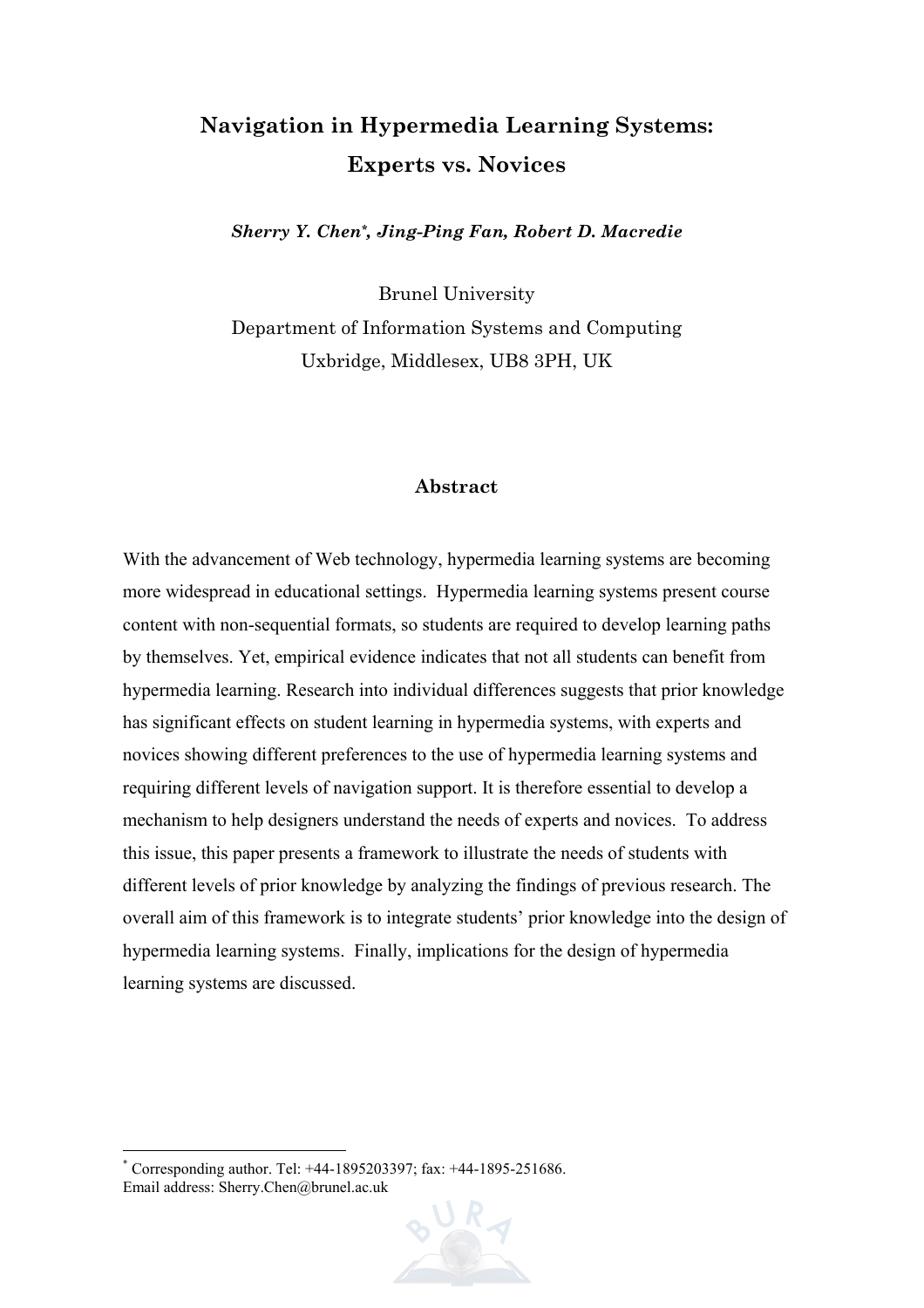## **1. Introduction**

Hypermedia learning systems are becoming widespread in educational settings owing to the growth of the use of web-based applications in higher education. Hypermedia is characterized by presenting information in a non-linear format. The non-linearity allows learners to have greater navigational control and freedom, and gives learners the opportunity to access and sequence information according to their information needs (Lawless and Brown, 1997). However, empirical evidence indicates that not all learners can decide the navigation strategies by themselves (Lawless and Kulikowich, 1998; Shapiro, 1999; Lazonder *et al*., 2000; Last *et al*., 2001). In particular, many studies have found that learners with different levels of prior knowledge benefit differently in hypermedia learning systems, with experts and novices showing different preferences to the use of hypermedia learning systems and requiring different levels of navigational support (Shin *et al.*, 1994; McDonald and Stevenson, 1998a, 1998b; Calisir and Gurel, 2003).

It is, therefore, essential to develop a mechanism to help designers to understand the needs of users with various levels of prior knowledge. In this paper, a framework is presented to illustrate their diverse requirements by analyzing the findings of previous research. The overall aim of this framework is to integrate prior knowledge into the design of hypermedia learning systems. The framework includes four elements drawn from the analysis of existing research - disorientation problems; content structure; navigation tools; and additional support - as literature suggests that these elements are of importance for the effective design of hypermedia learning systems. In addition, a number of recommendations for the design of hypermedia systems are proposed based on the framework, with a particular emphasis placed on navigation support and user interface issues since the analysis suggests that they are of prime importance.

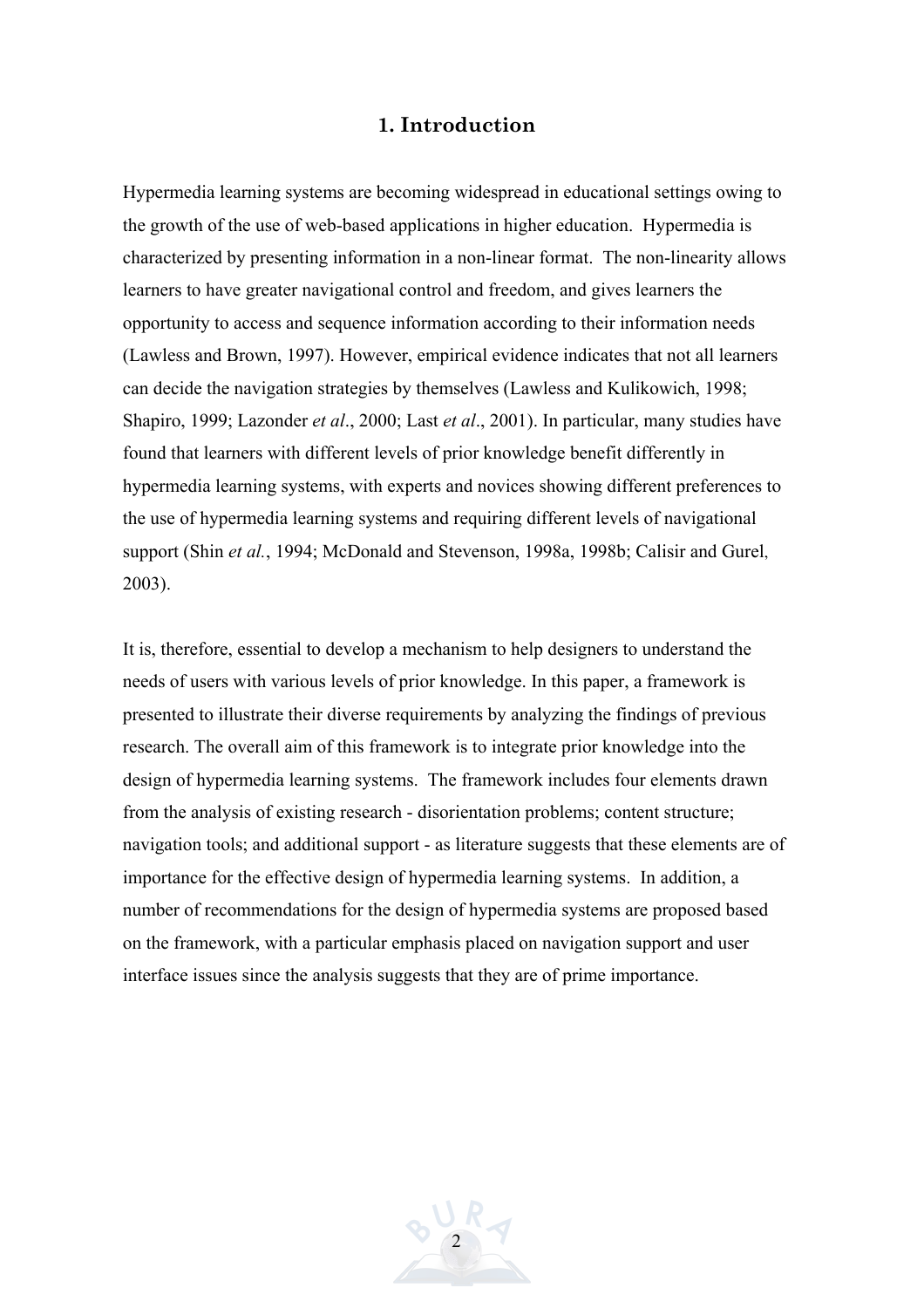## **2. Experts and Novices**

Expertise in a domain cannot easily be defined by quantifiable variables, but it is possible to define certain qualities that an expert may possess (Tennyson, 2001). According to Simmons and Lunetta (1993), an expert can be simply defined as an individual with formal training and experience in the area under investigation, whereas a novice can be defined as having little or no formal training/experience in the area examined. Spires and Donley (1998) argue that the contrast between experts and novices lies in the differences in the organization of their conceptual structures. Experts possess a mental representation (i.e. a hierarchical structure) of the concepts in the domain. Conversely, a novice's structure is more chaotic and disorganized. Jenkins *et al.* (2003) conducted a study that examined the different information seeking strategies used by experts and novices. The participants were asked to look for medical information with search engines. Their findings indicated that experts focused on locating detailed information by using depth*-first strategies,* beginning at the first link on the initial site, then following links provided by the site and from one site to another, until they found a suitable site. In contrast, novices tended to get an overview by using *breadth-first strategies*, following the first link of the initial site, then going back to the initial site and following the second link without exploring any links offered in depth. In addition, Shertz and Weiser (1981) argue that experts and novices use different ways to represent problems. The former place emphasis on the deep features, such as the solution method, while the latter tend to be surface features, such as application areas. The aforementioned issues indicate that experts and novices possess different learning characteristics. Table 1 summarizes the key differences between experts and novices.

## {Table 1 Here}

As Table 1 suggests, experts and novices possess different learning characteristics, which raises the importance of prior knowledge in student learning, and, we would argue, makes it necessary to explore how to integrate prior knowledge into the design of hypermedia learning systems. The next section will look at the interaction effects between prior knowledge and student learning to help inform the design of hypermedia systems that are beneficial to both experts and novices.

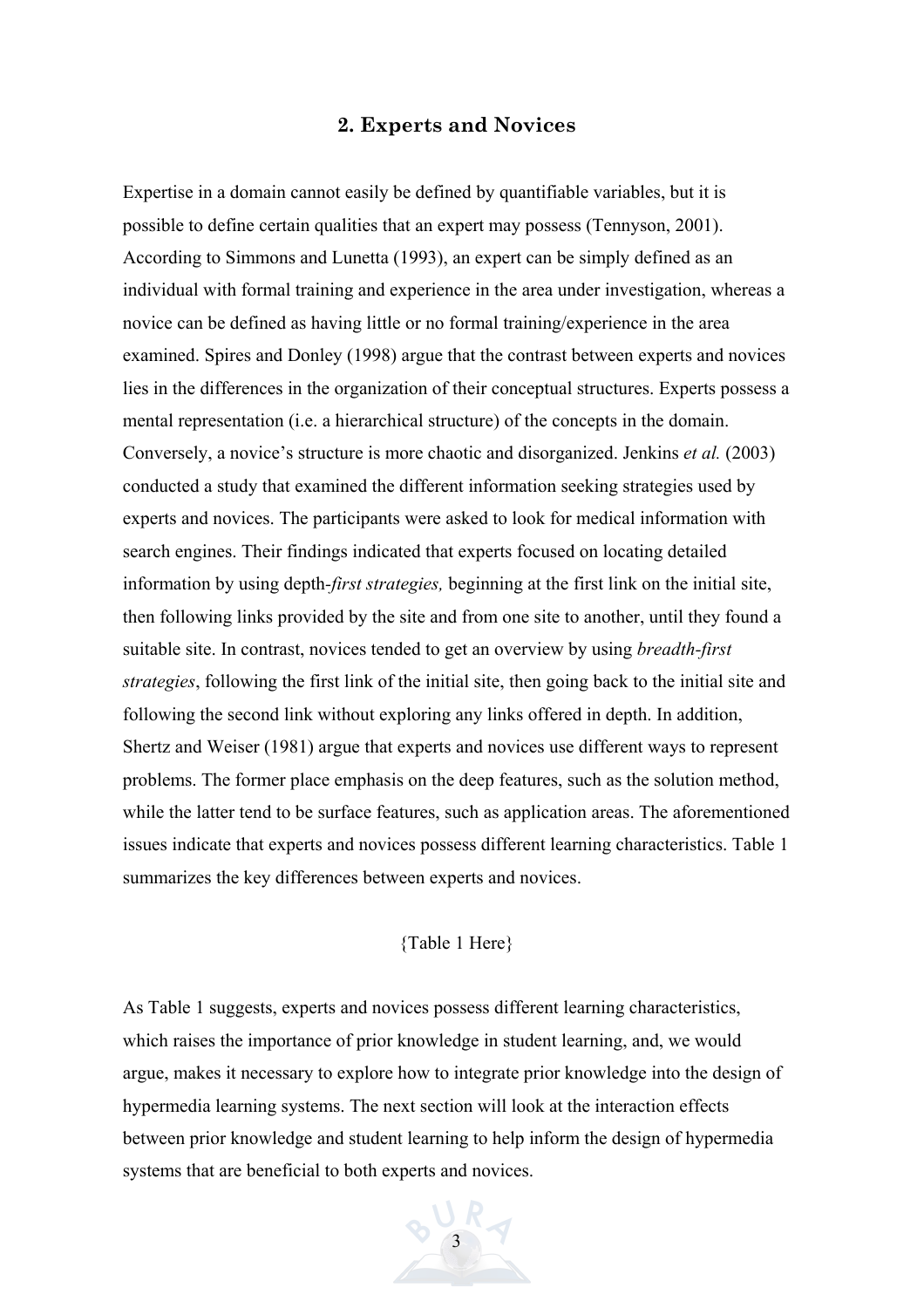#### **3. Hypermedia Learning and Prior Knowledge**

In the past decade, a growing body of research has examined the influence of prior knowledge in hypermedia learning systems. Such research has suggested that different levels of prior knowledge suited to different types of content structure (Calisir and Gurel, 2003) and different navigation tools (McDonald and Stevenson, 1998b). It demonstrates that prior knowledge can determine how well learners acquire information from hypermedia and can influence their learning patterns in a hypermedia system (Alexander *et al*., 1994, Last *et al*, 2001). We will illustrate the interaction of prior knowledge with hypermedia learning by presenting a review of relevant research covering 26 quantitative and qualitative studies from 1990 to 2003. In particular, the review will focus on four themes - (1) disorientation problems; (2) content structure; (3) navigation tools; and (4) additional support - as they are considered to be important issues pertaining to hypermedia learning in the literature.

#### *3.1 Disorientation Problems*

Hypermedia differs from traditional forms of computer-based instruction in that it allows non-linear access to large amounts of information and provides learners with great navigation control to sequence the information. However, not all learners can manage the high level of control offered by hypermedia systems. Some learners may get lost or become disorientated in such systems (Nielsen, 2000), and a number of studies indicate that learners' prior knowledge is an essential factor that influences the degree of disorientation that learners experience in hypermedia systems.

In an early study by Gray (1990), a hypermedia system was used by 10 readers who were given the goal of answering questions. The results indicated that readers experienced a variety of disorientation problems, including uncertainty over what they had and had not read, that they lacked organizational cues, and that they were not sure where to find the information they needed. In particular, novice hypermedia users met more disorientation problems and needed analogies with conventional structures if they were to learn successfully. Last *et al.* (2001) conducted a study, which showed similar results. 12 undergraduates participated in the study and the level of students' prior knowledge was determined by identifying whether they had had prior exposure to the material. They

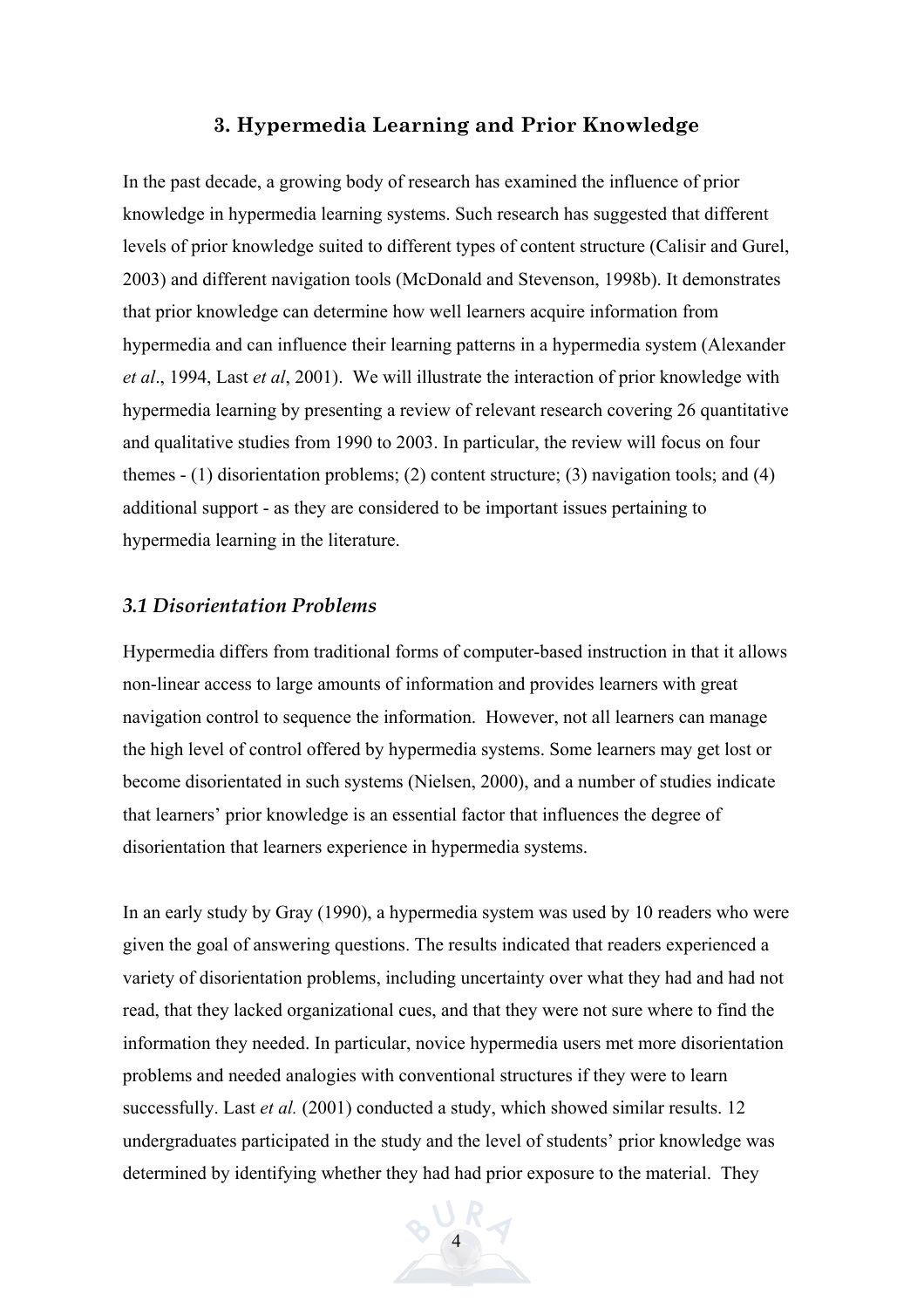found that students with high prior knowledge of the content were better able to navigate easily, remember where they had been, and decide how to get to where they wanted to go. These students reported more positive feelings about using the system than did the low prior knowledge students and seemed to suffer much less from frustration while performing their tasks. The students with low prior knowledge often suffered from disorientation, not knowing where they had been, or where they could go to find the information that they needed.

Another study by McDonald and Stevenson (1998a) examined the effects of prior knowledge on hypermedia navigation and showed that subjects who lacked sufficient prior knowledge of the topic covered demonstrated more disorientation problems than subjects with high prior knowledge. Non-knowledgeable learners tended to open more additional notes, which suggested that they could not remember where they had been and that they had difficulties in finding the information that they required. The studies described above are consistent in suggesting that novices experience more disorientation problems in hypermedia learning systems. The results lend support to the studies of Hammond (1989) and Rouet and Levonen (1996), which indicate that disorientation is heightened in novices as they lack the conceptual structure of the domain to orient their interaction with the hypermedia system. This may be owing to the fact that novices are unfamiliar with the subject matter, so they cannot rely on prior knowledge to help them determine its structure.

Compared with novices, experts may experience fewer disorientation problems in hypermedia learning systems because their deep levels of understanding of the subject matter enable them to impose structure on the content (McDonald and Stevenson, 1998a). Mohageg (1992) suggested that expert learners navigating in a nonlinear hypermedia system might avoid disorientation because they already possessed a mental representation of the concepts in the domain that they were searching. Therefore, there is a need to provide novices with appropriate content structure and additional navigational support to reduce disorientation problems and support their development of structural representation of the knowledge domain being covered.

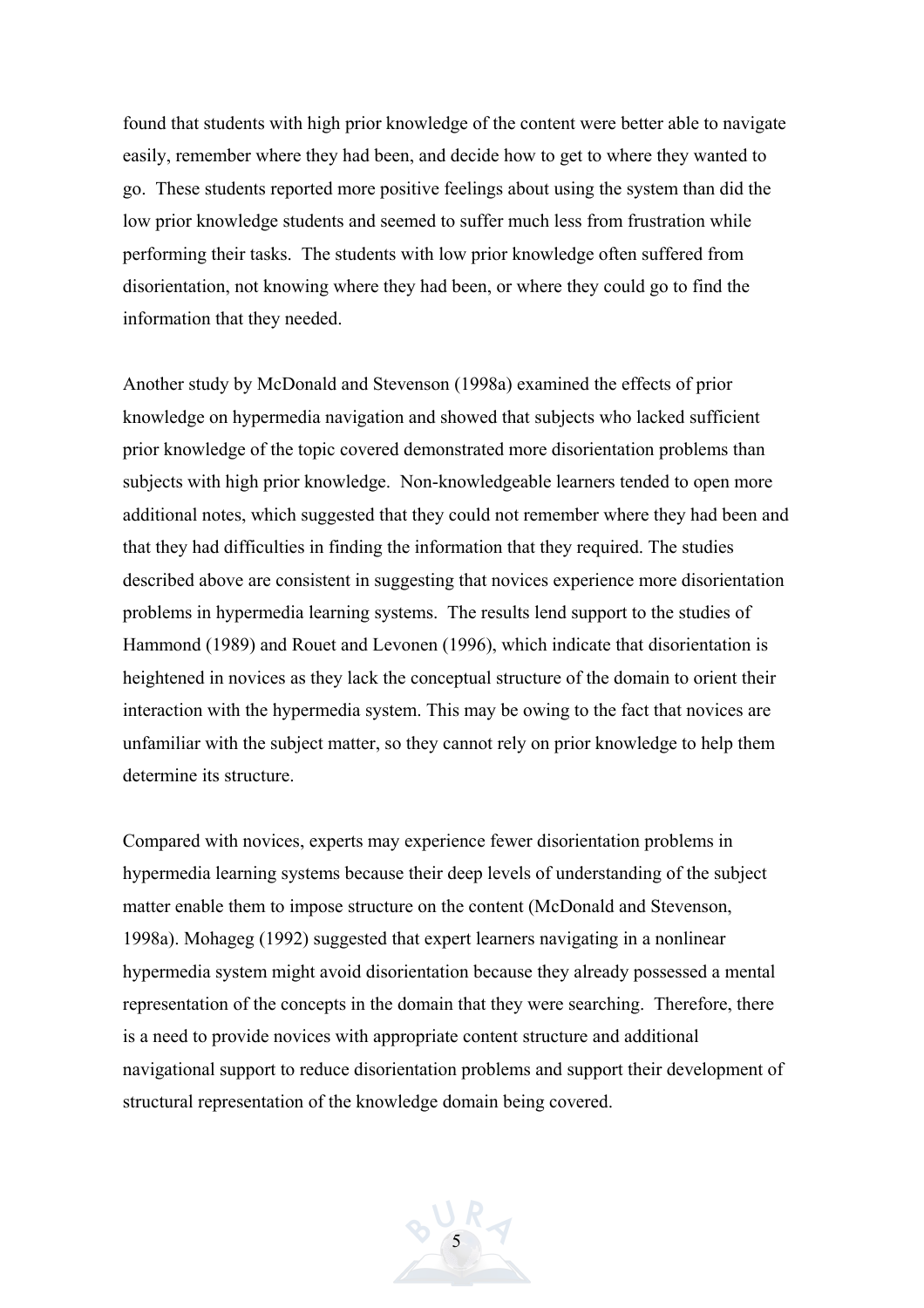#### *3.2 Additional Support*

As indicated in the last section, hypermedia learning seems to be more suitable for expert students. Conversely, novice students experience more disorientation problems, so it is essential to provide them with additional support through mechanisms such as advisement, (Shin, et al., 1994), advance organizers (Shapiro, 1999), human support (Vansickle, 2000), graphical overviews (de Jong and van der Hulst, 2002) and structural cues (Hsu and Schwen, 2003). These issues will be examined in turn to explore the value.

An early study Shin et al. (1994) examined an interaction effect between advisement and prior knowledge. 111 second–grade students who had different levels of prior knowledge about the system's content participated in the experiment. Advisement gave learners recommendations on which sequence to follow and offered visual aids to help learners to locate themselves in the hypermedia system. They found that the 'free access without advisement' condition was difficult for all students, but was especially problematic for novices, indicating that the advisement treatment and visual aids are important for helping novices to develop effective navigation strategies in the hypermedia environment.

Shapiro (1999) investigated the effect of advanced organizers (in the form of interactive overviews) on the development of conceptual structure in novices learning from hypermedia. The results indicated that when the learner had no prior knowledge, the influence of an overview was powerful enough not only to guide the structure of a novice's internal representations, but also to overshadow the effect of the learning goal during that process. When learners had some background information, however, the effect of the overview was significantly reduced. This finding seems to suggest that an advanced organizer is helpful for novices learning from hypermedia.

Vansickle (2000) examined the relationships between users' prior knowledge and the use of the World Wide Web, assessing 136 students in terms of their prior knowledge with a 60-question survey. The qualitative results indicated that novice students could develop expertise through mediation support from teachers and librarians.

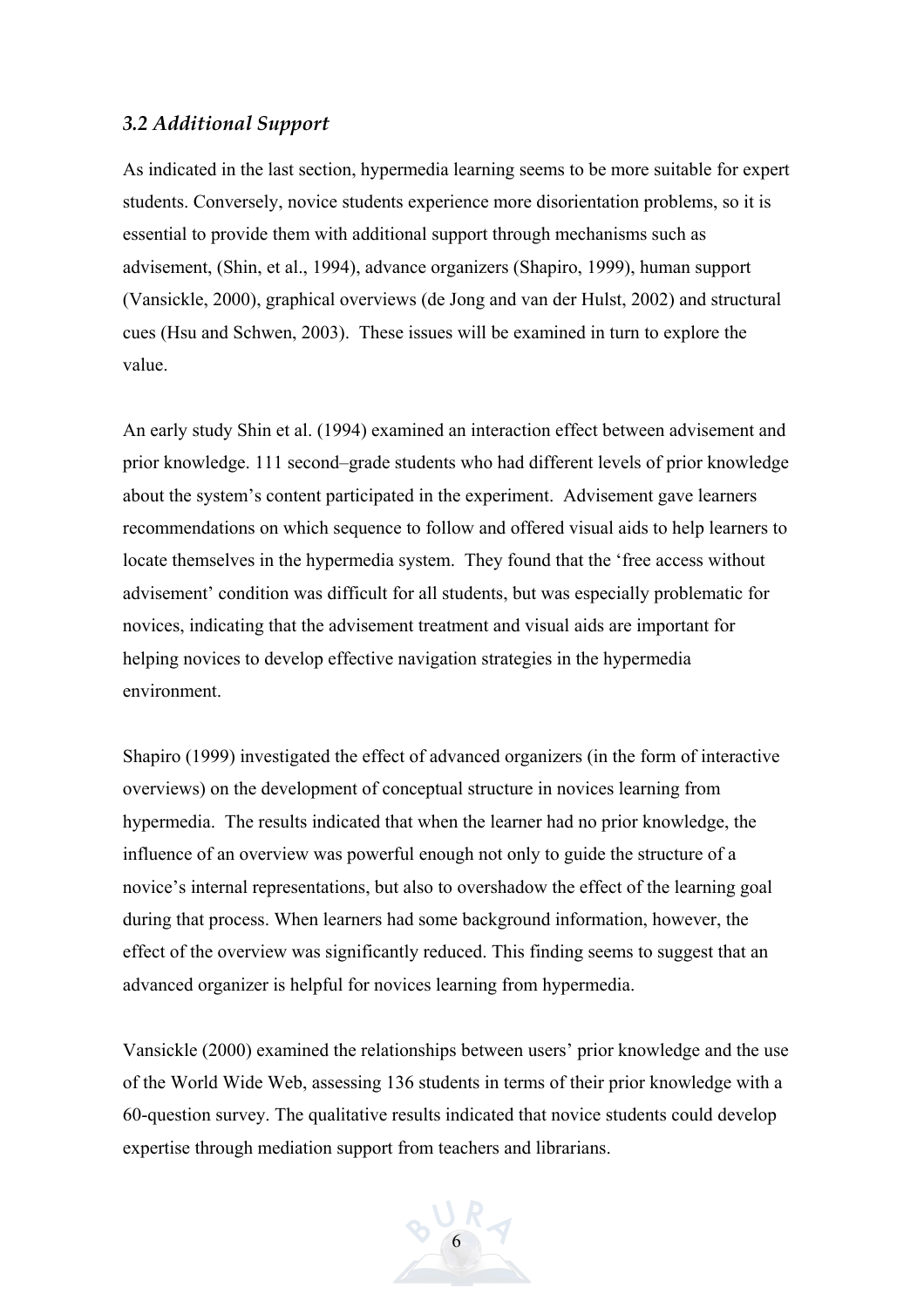In addition, a graphical overview is also considered effective in hypermedia learning for learners with low prior knowledge. In the study by de Jong and van der Hulst (2002), a hypermedia environment was enhanced with a graphical overview that represented the basic and inherent structure of the domain, and the layout was designed in such a way that learners were encouraged to follow a sequence of exploration that mirrored the domain structure. The results suggest that visual display of the domain structure is effective in two ways: (1) providing learners with a systematic visual overview of the domain is expected to induce a systematic route through the domain and may thus lead to a better acquisition of the structure of the domain; and (2) visual overviews are supposed to enhance acquisition of domain structure because they display the structure of the domain directly.

Recently, several researchers (e.g., Hsu and Schwen, 2003) have suggested that providing structural cues is beneficial for learners, especially novices. Hsu and Schwen (2003) compare the effects of structural cues derived from single versus multiple metaphors used in designing hypermedia systems. A total of 54 undergraduate students were asked to perform selected information searching tasks. The results showed that the provision of metaphorical cues helped subjects to find a greater number of accurate answers in a shorter period of time.

In summary, the research in this area shows that additional support can be provided to help learners with a low level of prior knowledge in hypermedia learning, particularly in free navigation conditions. Advisement, which provides learners with visual aids and recommended navigation paths, is helpful in preventing disorientation in non-linear hypermedia learning. As novice learners cannot rely on their prior knowledge to help them structure the text, graphical overviews and structural cues are powerful and beneficial in providing navigation guidance so as to ease disorientation problems.

#### *3.3 Content Structure*

In addition to providing addition support, another approach to reducing disorientation is to provide learners with appropriate content structure. A number of studies have examined how content structure interacts with learners' prior knowledge, and the

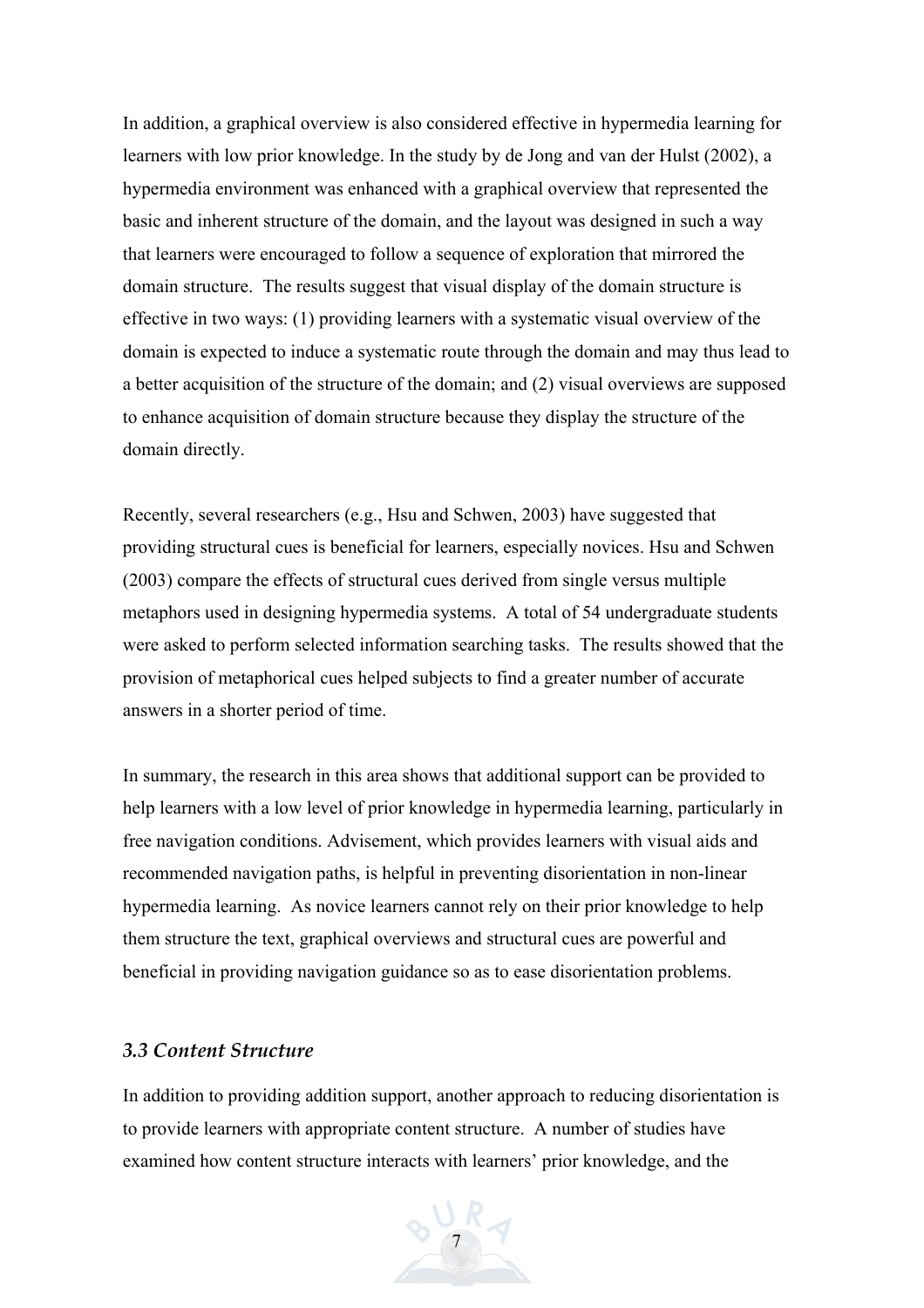findings suggest that experts and novices differ in their performance depending on content structure in hypermedia learning systems. The results of these studies are summarized in Table 2.

#### {Table 2 Here}

McDonald and Stevenson (1998a) examined the effect of content structure and prior knowledge on navigation performance in hypermedia learning. Three types of content structure−hierarchical, non-linear, and mixed (hierarchical structure with cross referential links) − were investigated, using 30 university students as the sample. Half were knowledgeable and half were non-knowledgeable about the subject matter of the system. Navigation performance was measured in terms of subjects' speed and accuracy in answering questions and locating particular nodes. The results showed that the performance of knowledgeable participants was better than that of non-knowledgeable participants, as they had a better conception of the subject matter than nonknowledgeable participants did. The results also showed that non-knowledgeable participants performed better in both browsing and navigating in the mixed structure condition than in the non-linear structure condition.

In a similar vein, Calisir and Gurel (2003) also investigated the interaction of three types of content structure − linear, hierarchical, and mixed (hierarchical structure with cross referential links) − with prior knowledge of the learner in hypermedia learning. The same sample size, 30 participants with half being classified as knowledgeable and half as nonknowledgeable, was used in the study. However, in contrast to the study by McDonald and Stevenson (1998a), they examined the influence of text structure and prior knowledge on learning performance (reading comprehension, browsing and perceived control) rather than on navigation performance. The authors' analysis of the findings suggests that a hierarchical content structure is most appropriate for non-knowledgeable subjects, probably because this structure provides a clear insight into the organizational framework of the subject content contained within the hypermedia system.

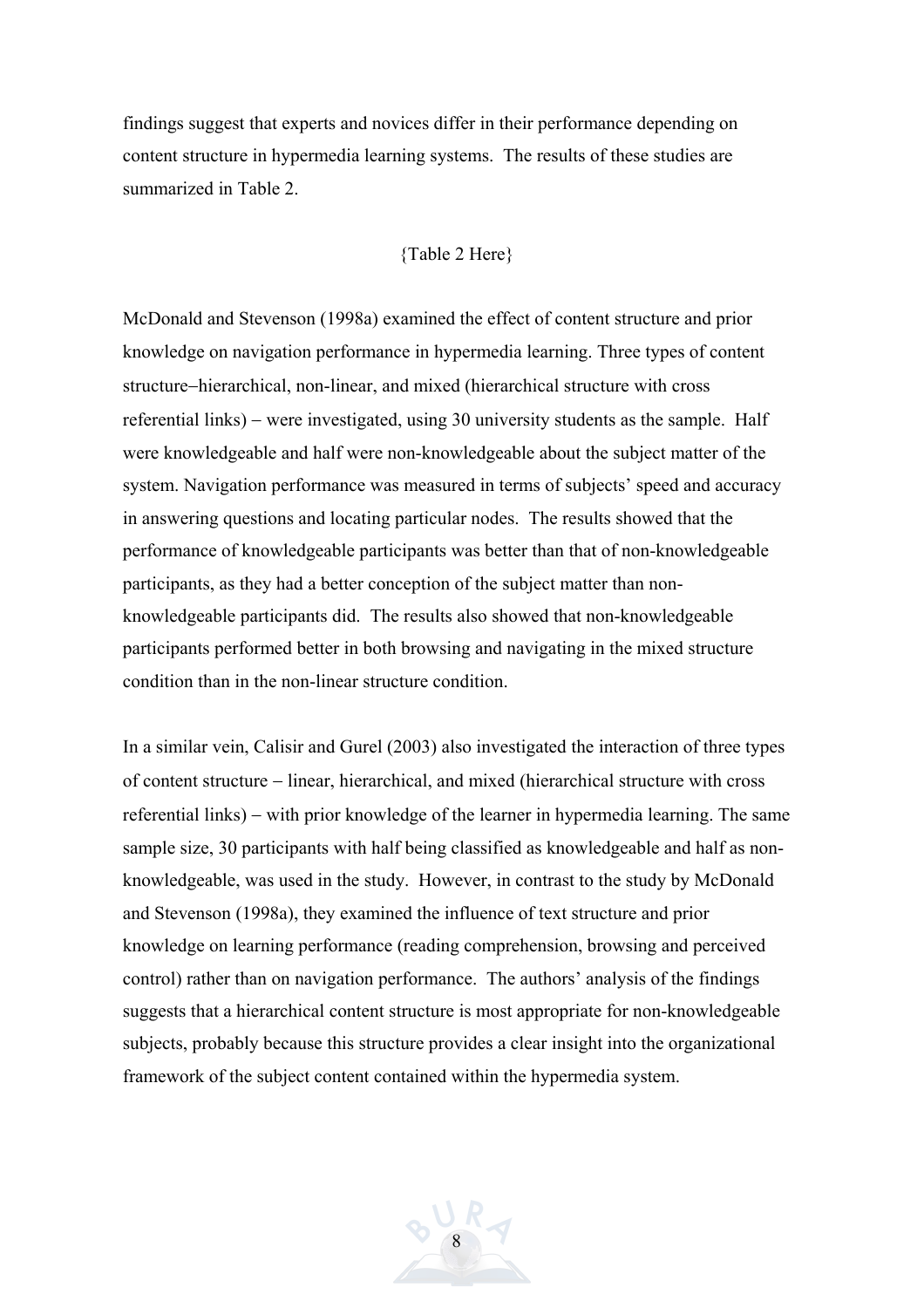As described earlier, Shin et al. (1994) examined an interaction effect between advisement and prior knowledge. In addition, they also examined the effects of hierarchical-linking structure and network-linking structure on hypermedia learning: the former provided limited access and information structure was presented as an organization chart; the latter allowed free access, and rich hypertext links were used to present associations between information. Both the quantitative and qualitative results indicated that low prior knowledge students gained more benefit from the hierarchical linking structure than from the network linking structure. High prior knowledge students were able to function equally well in both conditions. In addition, Pazzani (1991) also demonstrated the importance of prior knowledge in hypermedia learning, finding that students with high prior knowledge profited most from a flexible path, whereas low prior knowledge students benefited most from a more structured path. This result is consistent with the study by Gerdes (1997), which found that a linear structure is more effective than a network structure for low prior knowledge students.

In summary, these findings show that experts and novices differ in their performance depending on the structure of hypermedia system and that it is necessary to take learners' prior knowledge into consideration when designing effective content structure for hypermedia learning systems. Experts profit most from a learning system that provides flexible paths, whereas novices seem to benefit more from a learning system that is more structured. This may be explained by the fact that expert learners have acquired a great deal of content knowledge so they are more able to impose structure on the content. On the other hand, novice learners lack the domain knowledge; they prefer content structures that may compensate for their lack of a conceptual structure of the domain. Hierarchical structure is considered as being most appropriate for novice learners (Calisir and Gurel, 2003) as it presents a conceptual structure of the material that help them to structure the text, thus easing the disorientation problem.

#### *3.3 Navigation Tools*

Having discussed the structure of the content, it is also important to consider how the content is navigated. Various navigation tools are used in current hypermedia learning systems, most commonly hierarchal maps and alphabetical indices, each of which provides different functions for information access. For example, hierarchal maps

9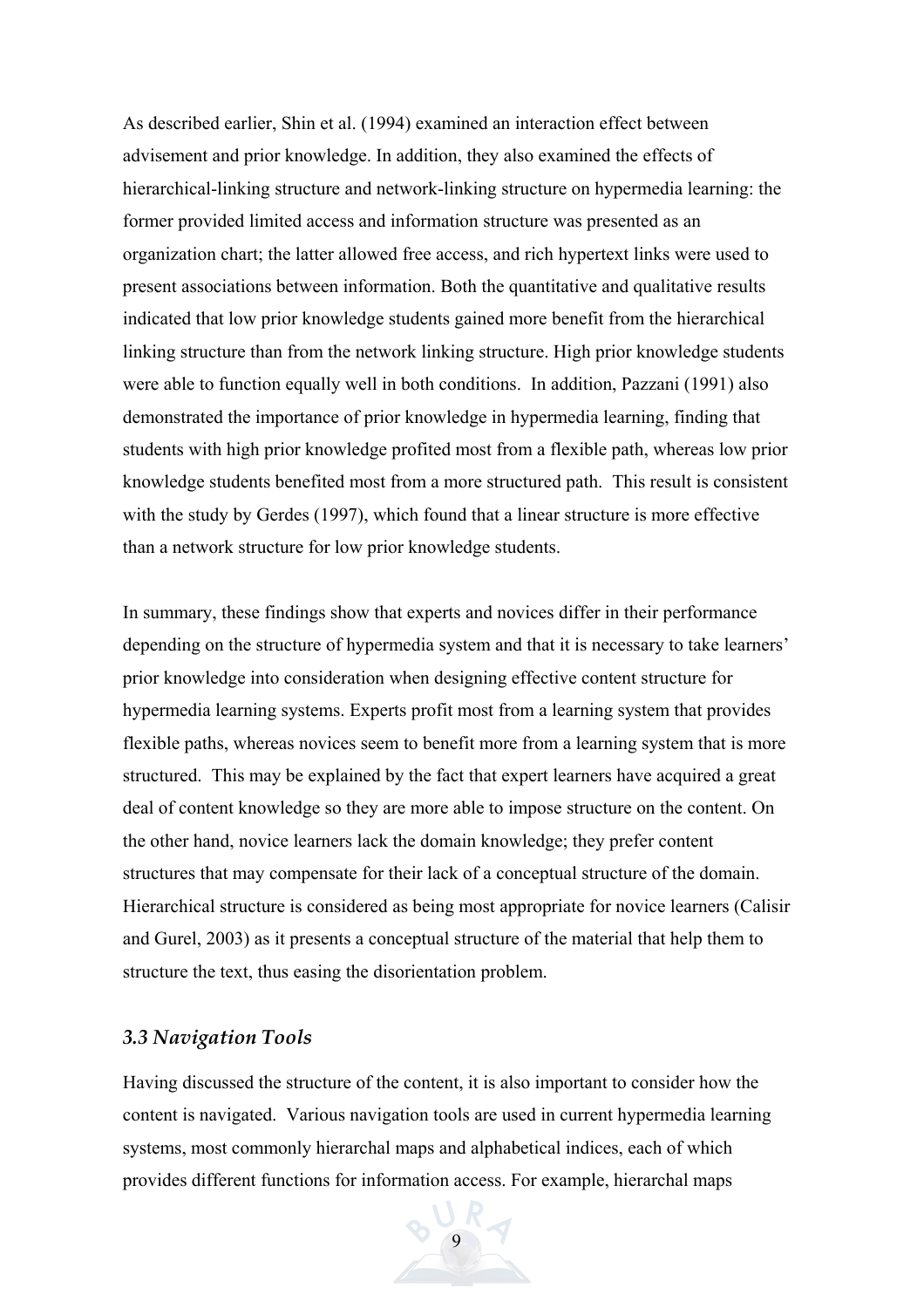provide a view of the global structure of the context, while alphabetical indices are useful for locating specific information (Chen and Macredie, 2001). Therefore, navigation is a critical design issue in hypermedia learning systems (Machionini, 1998) because it influences how students can develop their learning strategies.

In terms of the relationships between learning strategies and navigation tools, students' prior knowledge is an important factor in determining whether a particular navigation tool is useful. A number of empirical studies have evaluated the effectiveness of different navigation tools for high and low prior knowledge users (Table 3).

#### {Table 3 Here}

Farrell and Moore (2001) investigated whether the use of different navigation tools (linear, main menu and search engine) would influence users' achievement and attitude. 146 eighth- grade students were placed into three groups based on their knowledge levels (low, middle, high). The results indicated a significant difference for high prior knowledge subjects, who tended to use search engines to locate specific topics. This finding is in line with that of the study by Carmel *et al* (1992), which found that highknowledge users were more interested in using tools that could facilitate the location of detailed information related to specific entities.

Conversely, low-knowledge users seem to benefit from hierarchical maps, which can facilitate the integration of individual topics (Dee-Lucas, and Larkin, 1995; Möller and Müller-Kalthoff, 2000). A recent study by Potelle and Rouet (2003) investigated the influence of navigation tools on students' comprehension in a hypermedia learning system. There were three versions of the system, which organized information with different navigation tools: a hierarchical map, a network map, and an alphabetic list. The hierarchical map was organized with superordinate and subordinate links from the most general to the most specific topics, the network map was organized by connecting the main topics with semantic links, and the alphabetic list presented the topics in alphabetic order without explicit connections. 47 students with different levels of prior knowledge took part in the experiment, and were assigned to use one of the three

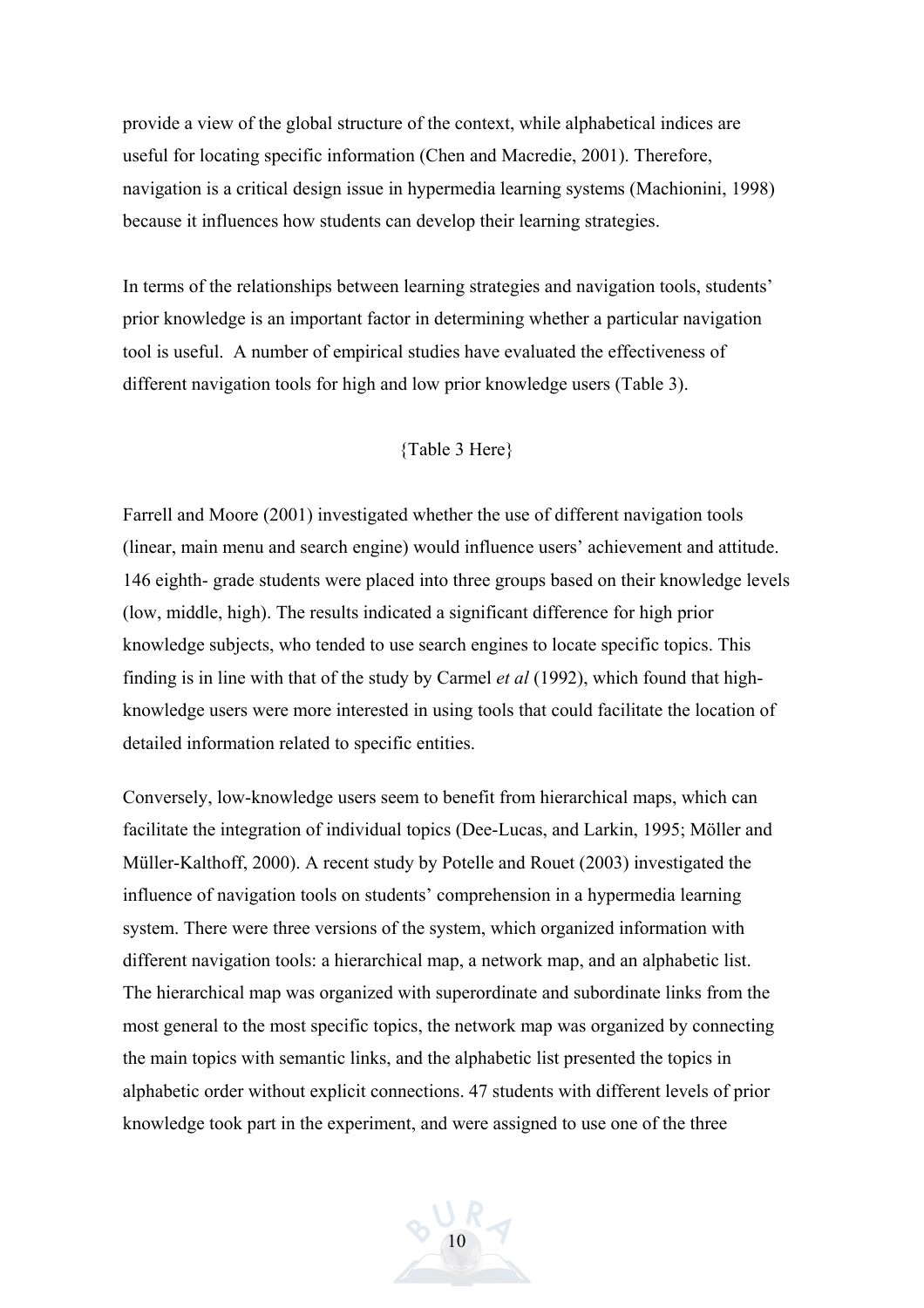versions. The results showed that the hierarchical map improved comprehension for the low-knowledge participants at the global level.

McDonald and Stevenson (1998b) examined the effectiveness of navigation tools and domain expertise in relation to navigation performance in a hypermedia learning system. Three hypermedia conditions were used, including hierarchical map, contents list and basic hypermedia. Of the 36 participants, all of whom were university students, half were classified as knowledgeable and half as non-knowledgeable. The findings showed that non-knowledgeable subjects performed better in the map condition than in the contents list condition. A possible explanation for these findings is that the map not only reveals the *document structure*, (i.e. the physical arrangement of a document), but also reflects the *conceptual structure*, (i.e. the relationships between different concepts). In other words, the map can help non-knowledgeable learners to incorporate the document structure into the conceptual structure, which helps them to integrate their knowledge (Nilsson and Mayer, 2002).

However, different results are reported by the study of Hofman and Oostendorp (1999), which compared the effects of structural overview and topic list. 40 first-year university students were asked to study a science text on sun radiation by using one of the two presentation conditions. The results showed that the structural overview was disadvantageous for less knowledgeable students in gaining understanding from the local level of a document. Hofman and Oostendorp (1999) argue that this was because the structural overview emphasizes building a global structure and tends to lead users' attention away from the local structure of the document.

The results of the studies in this section reveal that students with different levels of prior knowledge benefit from different navigation tools in hypermedia learning systems. Research suggests that structured navigation tools, such as hierarchal maps and structural overviews, are most helpful for novices, as they help them to overcome their lack of conceptual structure of the domain. As indicated by Nilsson and Mayer (2002), hierarchal maps, which provide learners with structural cues between concepts, can help learners to integrate their knowledge. However, such navigational tools, which provide a global structure, may make the users pay less attention to the local structure of the

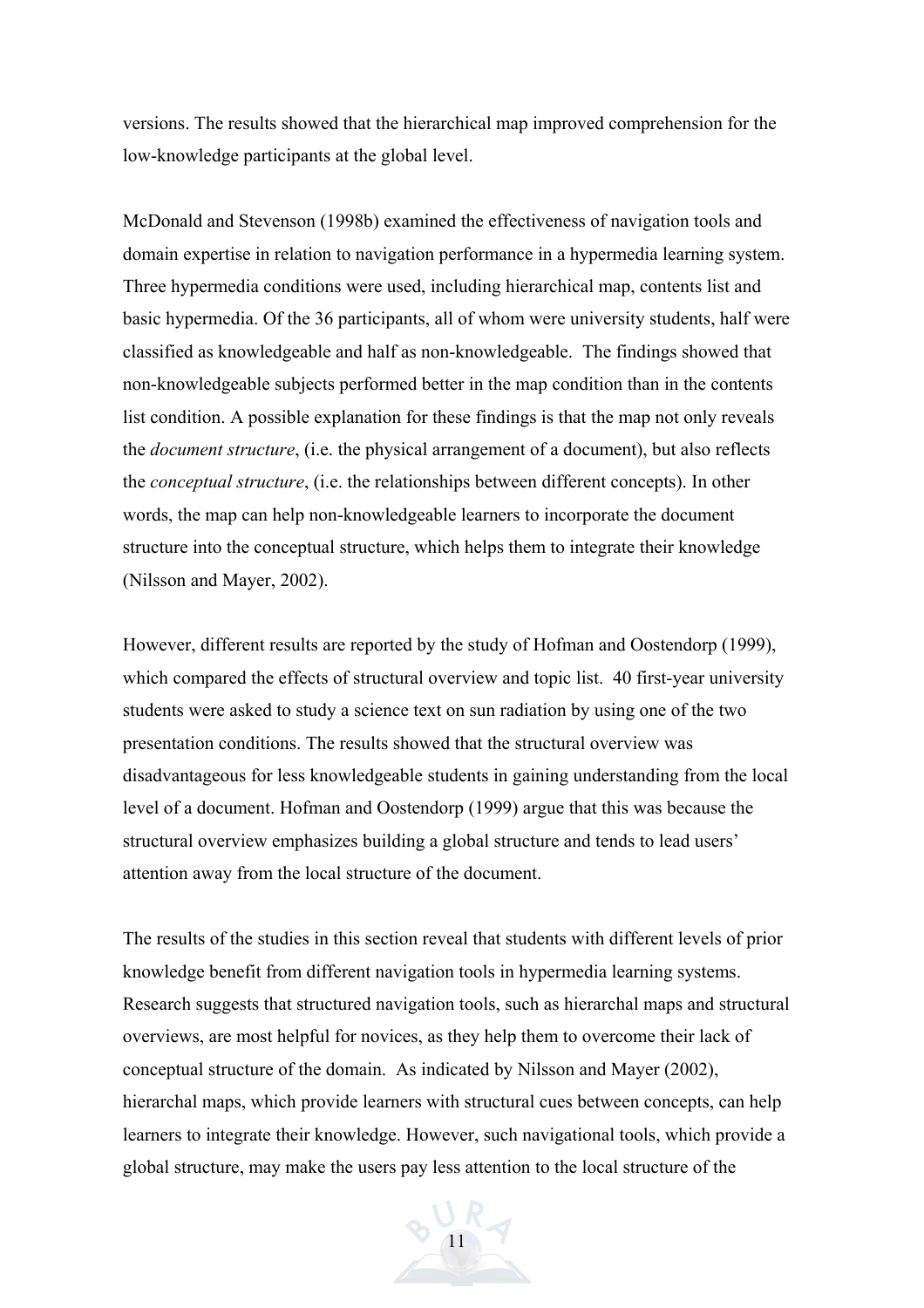content, in turn limiting their understanding (Hofman and Oostendorp, 1999). This suggests that there is a need to provide less knowledgeable learners with navigational tools that present both global structure and local structure of the hypermedia content. The global structure aims to help them find the relevant information and reduce disorientation, and the local structure focuses their attention, with the aim of improving understanding.

## **4. A Framework for Hypermedia Learning**

As discussed in the previous sections, experts and novices benefit differently and show different preferences toward hypermedia learning systems in terms of different content structures and navigation tools. Table 4 presents a conceptual framework drawn from the preceding analysis that illustrates the basic characteristics of experts and novices and their requirements for hypermedia learning systems.

#### {Table 4 Here}

- *Additional Support:* Experts can rely on their prior knowledge, whereas novices have little or no prior knowledge. The former can exploit their familiarity of the subject content so there is no need to provide them with additional support. In contrast, the latter experience more disorientation problems. Thus, addition support is useful to them, especially from visual cues.
- *Content Structure:* Expert learners have a great deal of domain knowledge so they can impose structure on the content and appreciate flexible paths. On the other hand, as novices lack the conceptual structure of the content, structured paths can help them reduce disorientation problems.
- *Navigation Tools:* Expert learners have a deep level of understanding of the content, so they can get more benefits from navigation tools that are able to find specific information, such as search engines. Conversely, novice learners are short of understanding. Therefore, hierarchical maps, which provide a global picture of the material, are helpful for them to integrate the knowledge.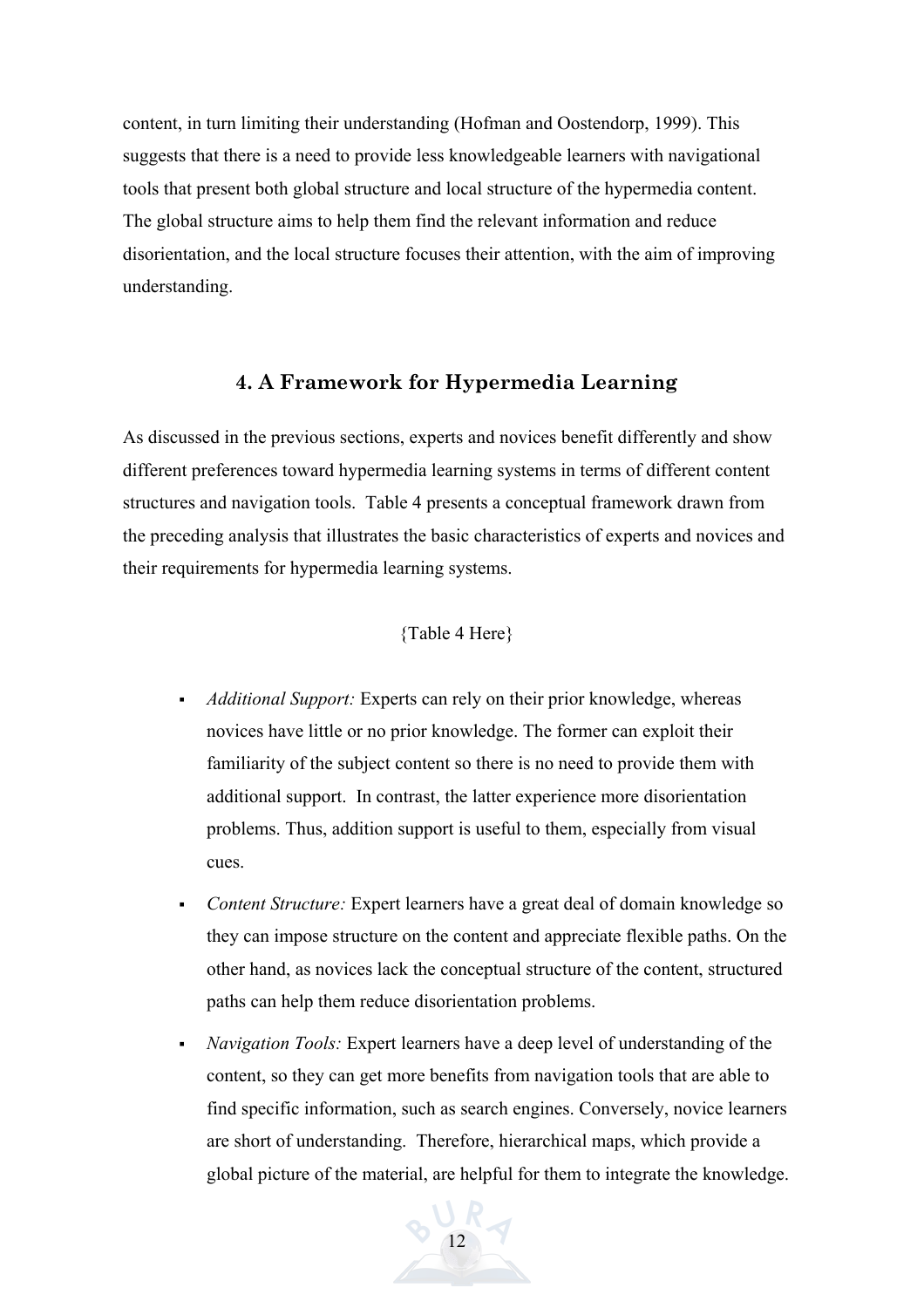## **5. Implications for System Design**

The conceptual framework presented in Section 4 can help designers to develop an overall picture of learners' needs in using hypermedia learning systems. With the proposed framework, designers can recognise more easily "what" and "why" learners need and, hence, design hypermedia learning systems that more effectively address the needs of learners with different levels of prior knowledge. In particular, it can give an understanding of how to support novice learners by presenting effective user interface and providing appropriate navigation support. Effective user interfaces can help users to avoid disorientation and appropriate navigation support is useful for them to develop conceptual structure and integrate knowledge. The detailed implications are discussed below.

#### *5.1 User Interfaces*

Hammond (1989) suggests that disorientation may be heightened for subjects who are unfamiliar with the knowledge domain of the system. Indeed, Shin et al. (1994) and McDonald and Stevenson (1998a) have shown that subjects who lack sufficient prior knowledge of the text topic demonstrate more navigational problems than subjects with high prior knowledge. Research demonstrates that learners, particularly novices, suffered from disorientation problems such as not knowing where they are, not remembering where they have been, and being unsure where to find the information that they need (Kim and Hirtle, 1995; Last et al., 2001). User interfaces have a very important role in preventing these problems (Dias, et al., 1999). Different techniques can be applied to solve these problems in the design of hypermedia learning systems. These issues are discussed below.

#### (1) *Where Are They?*

Research suggests that it is important to keep users aware of where they are in the global structure as well as the local structure of the system (Hofman and Oostendorp, 1999). Therefore, their current location can be shown at two different levels: (a) relative to the learning system as a whole; and (b) relative to the specific topics. The former can be shown by providing 'breadcrumbs' which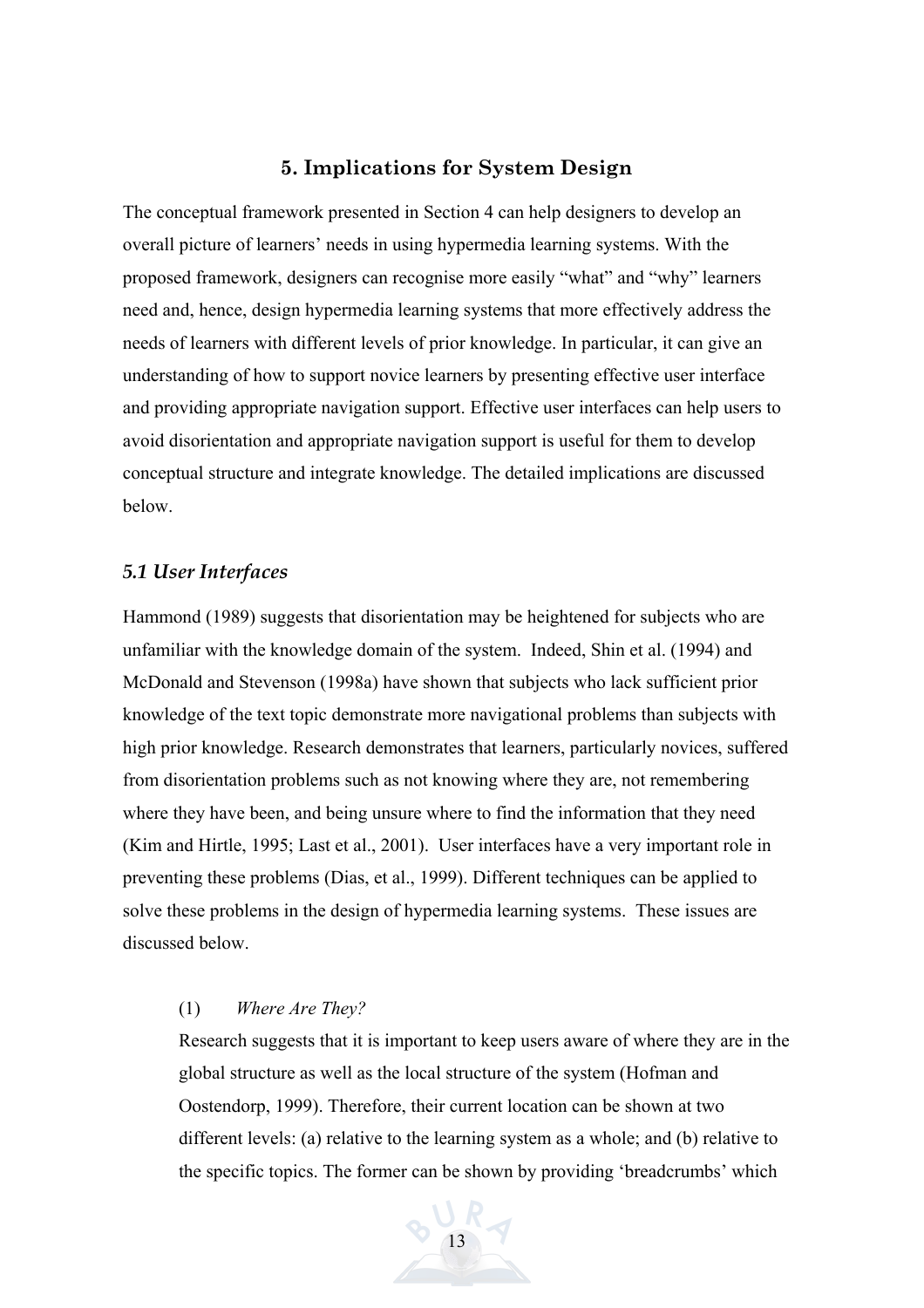track the learner's navigation paths, such as listing the topic and subtopic of the pages being visited. The latter can be given by highlighting the area where the current page is located, using different colors or different fonts and sizes. It would also be helpful to provide visual aids for learners to help them to know where they are. For example, an active sitemap might highlight the user's current location as well as visualize his or her trail through the site.

#### (2) *Where Have They Been?*

This question is usually answered by providing different link colors to give learners information on where they have been. Nielsen (2000) suggests that knowing what links lead to previously visited pages is useful for two reasons: (1) it helps users to learn the structure of the systems, and (2) it prevents them from wasting time going to the same page many times. Another option, suggested by Chen and Macredie (2002), is to provide a check mark to indicate visited pages. In addition, annotated links, which provide some form of comments behind the links, can also be used to outline links to previously visited pages (Eklund et al., 1997).

#### (3) *Where Can They Go?*

An effective user interface has to help users decide which path can best satisfy their needs. One of the ways is to keep novices on the correct paths by hiding links to pages that the user is not yet prepared able to understand (Eklund, et al., 1997). In this way, novices are restricted to make use of a subset of the available content before going into advanced levels. In addition, providing good labels for the pages will also aid novices. Labels that clearly indicate the role of a particular page may help novices successfully to decide the appropriate coherent path (Lewis and Polson, 1990).

### *5.2 Navigation Support*

Research has revealed that experts and novices show different preferences to, and gain benefit from, different navigation aids. Expert learners, who have a deep understanding of the subject matter, prefer to find specific information in the learning system. They need to have navigation tools that provide them with free navigation and find specific information that they need. Index tools, content lists and search tools are considered

14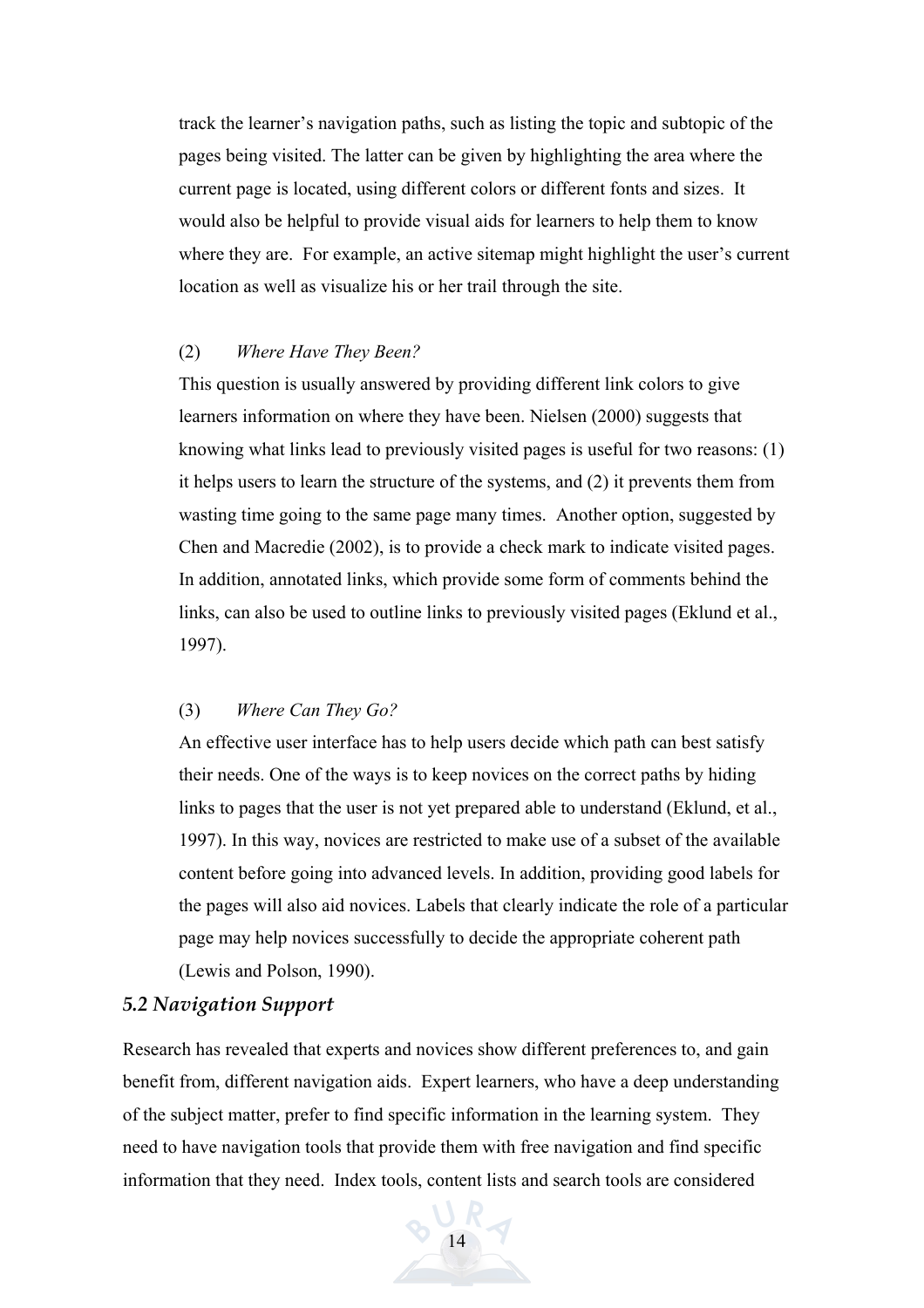helpful for them. On the other hand, navigation tools such as map and menu tools that present conceptual structure of the material are beneficial for novice learners in hypermedia learning systems. Guided tours, the most efficient support for navigation (Nielsen, 1993), are also considered beneficial for novices.

Apart from providing appropriate navigation tools to accommodate learners with different levels of prior knowledge, other techniques can also be used. For example, navigation metaphors may be a way of helping the novice learners to understand the purpose and function of the information access structures and to help the learners easily to build an internal model of the system (Allinson and Hammond, 1990). In addition, the material can also contain landmarks, such as diagrams or figures, to help the learners navigate. A graphical browser would better represent types of relationships in content, and a structure overview would give learners an overall picture of the lesson. A textbased menu, instead of a graphical browser, could be provided for those who do not respond to graphical representation of content structure.

## **6. Concluding Remarks**

This paper has aimed to develop a framework to integrate prior knowledge into the design of hypermedia learning systems. Research results show that experts perform better than novices in hypermedia learning systems, mostly because of their deeper understanding of the subject matter; they use their background knowledge of the subject domain to guide their exploration. With respect to the disorientation problems, empirical findings show that novices suffer in hypermedia learning. Research suggests that appropriate content structure and navigation aids may compensate for a learner's lack of a conceptual structure of the domain (McDonald and Stevenson, 1998a, Calisir and Gurel, 2003). In addition, providing additional support such as graphical overviews, advance organizers and structure cues may be beneficial in hypermedia learning.

This paper has presented a framework to demonstrate the characteristics of expert and novice learners and their requirements based on the analysis of previous research. The framework can be applied to guide designers in integrating learners' prior knowledge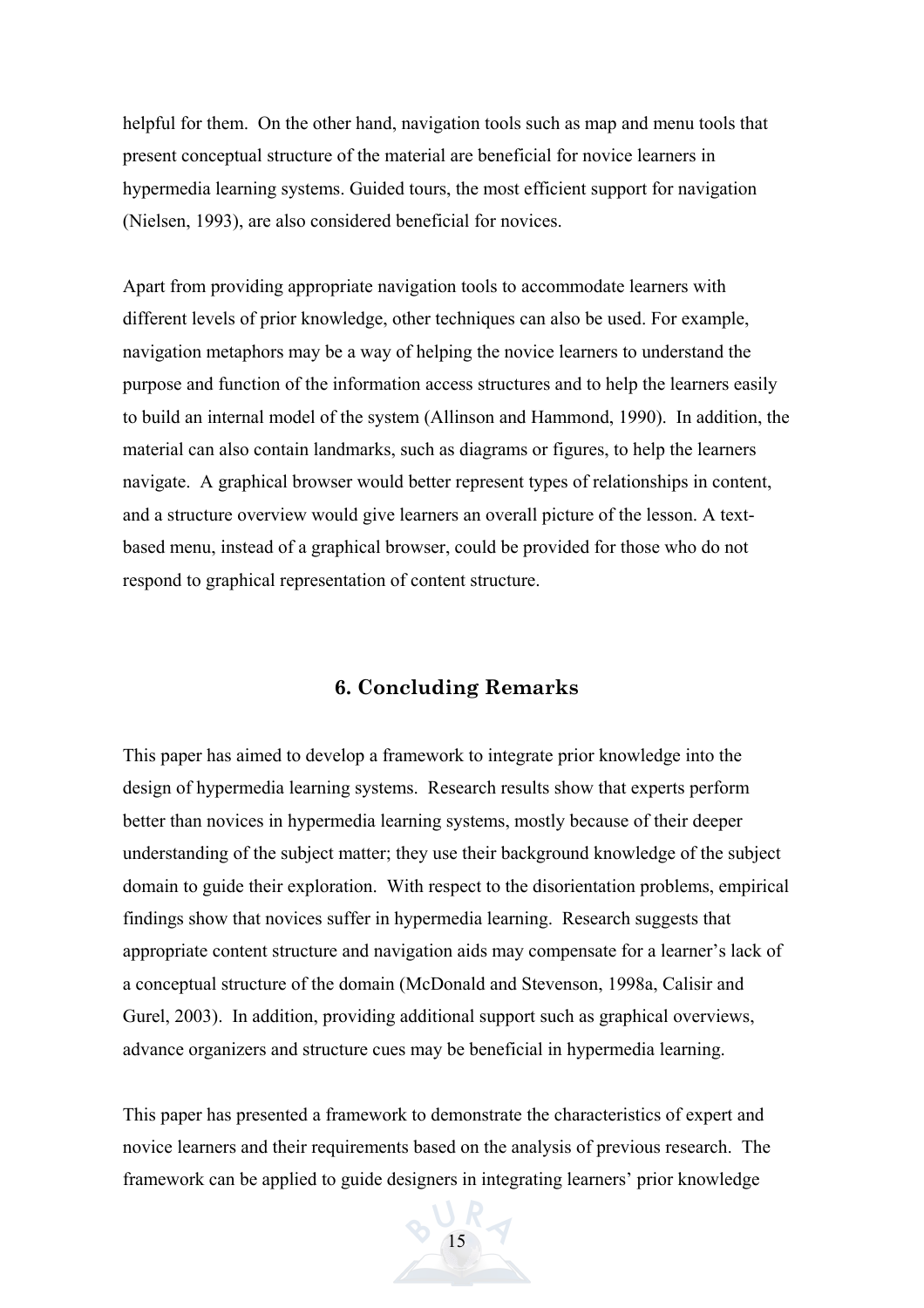into the development of hypermedia systems. However, this study is a small step, and other individual difference elements, such as gender differences, cultural background, and cognitive styles, should also be considered in the development of hypermedia systems. As suggested by Chen and Macredie (2002), individual differences are critical to the effective and successful design of hypermedia systems. As such, future research needs to continue to explore the interaction effects between hypermedia system features and individual differences so as to design efficient, effective and satisfying systems to accommodate learners with different characteristics.

## **Acknowledgements**

The authors are grateful for the support of the EPSRC (Grant number: GR/R57737/01) for funding this project.

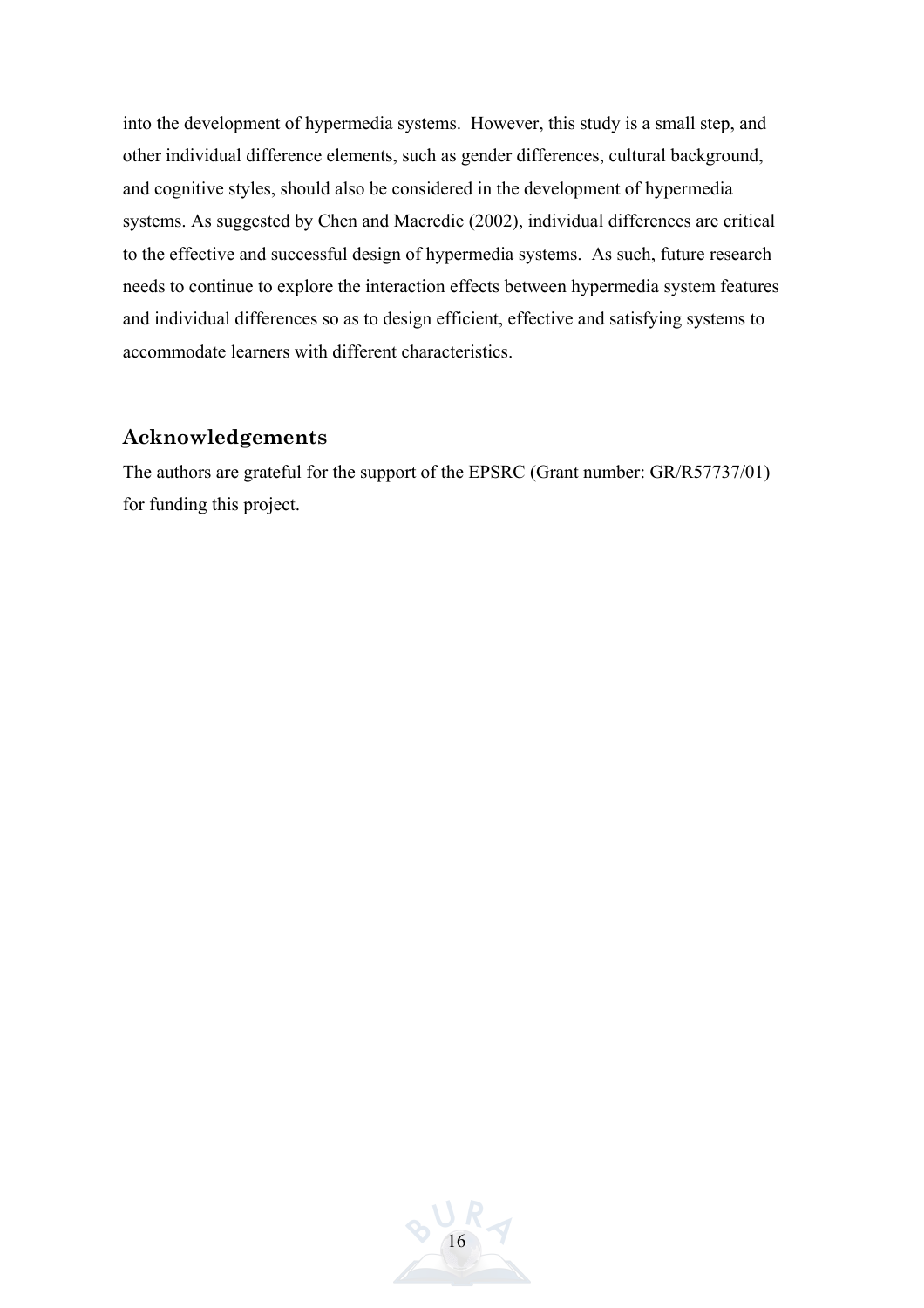## **References**

- Alexander, P. A., Kulikowich, J.M. and Jetton, T.L. (1994). The role of subject-mater knowledge and interest in the processing of linear and nonlinear texts. *Review of Educational Research,* 64, 201-252
- Allinson, L. and Hammond, N. V. (1990) A learning support environment: the Hitch-Hiker's Guide. In *Hypermedia: Theory into Practice*, (Eds, R. McAleese and C. Green) Intellect Limited, Oxford. p. 62-74
- Barab, S.A., Fajen, B. R., Kulikowich, J.M., Young, M.F. (1996) Assessing hypermedia navigation through pathfinder: prospects and limitation. *Journal of Educational Research* 15(3), 185-205
- Calisir F and Gurel Z. (2003) Influence of text structure and prior knowledge of the learner on reading comprehension, browsing and perceived control. *Computers in Human Behavior*. 19(2), 135-145.
- Carmel, E. and Crawford, S. Chen, H. (1992). Browsing in Hypertext: A cognitive study. *IEEE Transactions on Systems, Man, and Cybernetics*, 22, 865-884.
- Chen, S. Y.& Macredie, R. D. (2002) Cognitive Styles and Hypermedia Navigation: Development of A Learning Model. Journal of the American Society for Information Science and Technology. 53(1), 3-15.
- Conklin, J. (1987) Hypermedia: an introduction and survey" *IEEE Computer,* 9(20)**,** 17-41.
- de Jong, T. and van der Hulst, A. (2002) "The effects of graphical overviews on knowledge acquisition in hypermedia" *Journal of Computer Assisted Learning.,* 18**,** 219-231.
- Dee-Lucas, D. (1996) *Effects of Overview Structure on Study Strategies and Text Representations for Instructional Hypertext*. in Hypertext and Cognition, Rouet et. al, (Eds.), Lawrence Erlbaum Associated
- Dee-Lucas, D., and Larkin, J.H., 1995 "Learning from electronic texts: effects of interactive overviews for information access" *Cognition and Instruction* 13(3), 431- 468
- Dias, P., Gomes, M. J., and Correia, A. P. (1999) "Disorientation in Hypermedia Environments: Mechanisms to Support Navigation" *Journal of Educational Computer Research* 20(2) 93-117
- Edwards, D. M. and Hardman, L. (1989) "Lost in hyperspace: cognitive mapping and navigation in a hypermedia environmnet" In *Hypermedia: theory and practice*, (Ed, R. McAleese) Oxford, UK: Intelect Books, p. 105-125.
- Eklund, J., Brusilovsky, P., and Schwarz, E. (1997) Adaptive textbooks on the WWW. In Proceedings of AUSWEB97- the third Australian conference on the World Wide Web (pp. 186-192). Queensland, Australia.
- Farrell, I.H.; Moore, D.M.(2001) The effect of navigation tools on learners' achievement and attitude in a hypermedia environment. *Journal of Educational Technology Systems,* 29(2), 169-181
- Gerdes, H. (1997) *Learn mix text and hypermedia,* Pabst, Lengerich.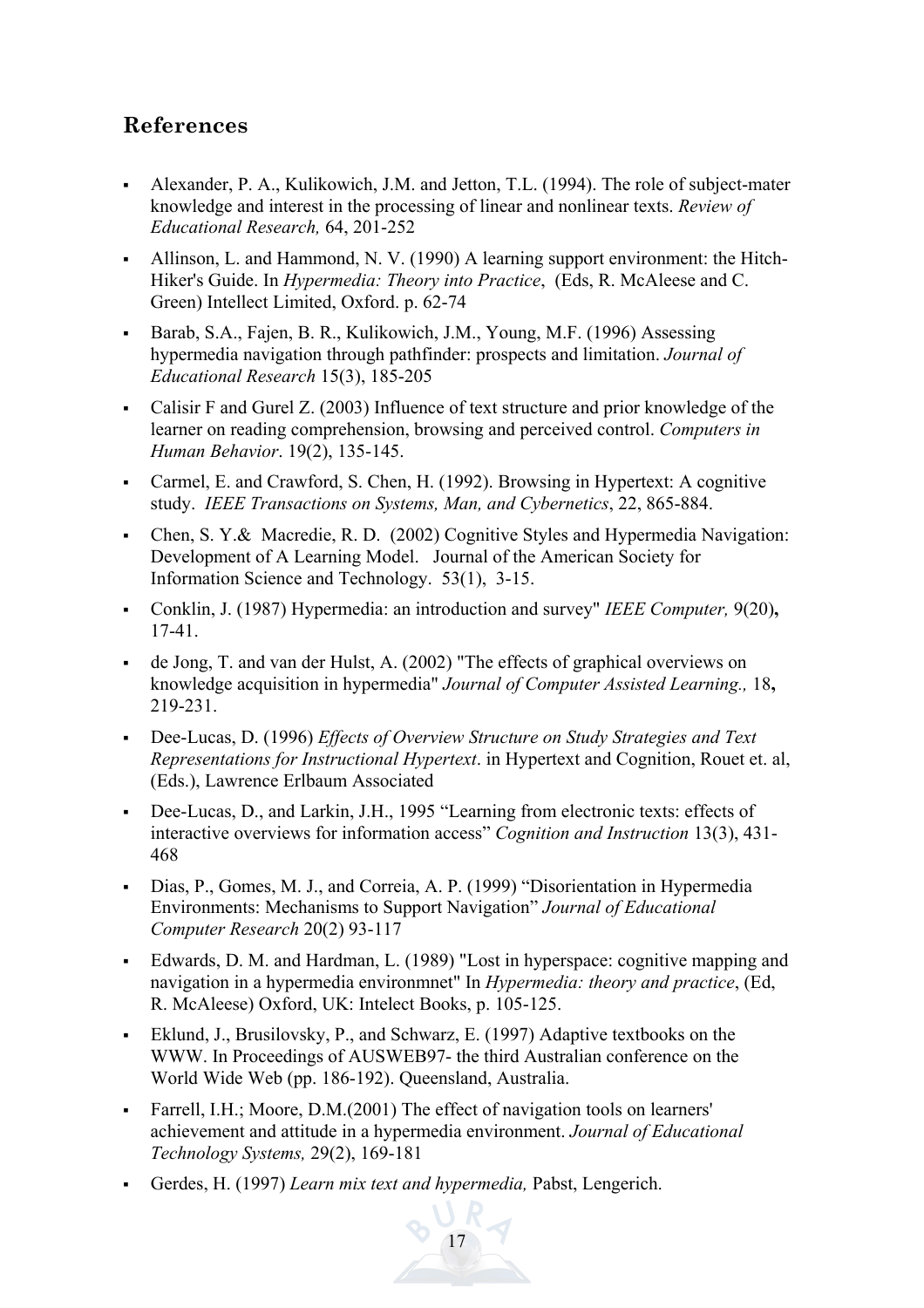- Goldberg, R. (1996) *Multimedia Producers Bible*. IDG Books Worldwide
- Hammond NV. (1989) Hypermedia and learning: Who guides whom? In: Maurer H, ed. *Computer Assisted Learning*. Berlin: Springer-Verlag; 167-180.
- Hammond, N. V. and Allinson, L. (1989) "Extending hypermedia for learning: an investigation of access and guidance tools" In *People and Computers IV*, (Eds, A. G. Sutcliffe and L. Macaulay): Cambridge University Press, pp. 293-304.
- Hofman, R. and van Oostendorp, H. (1999) Cognitive effects of a structural overview in a hypermedia *British Journal of Educational Technology,* **30**(2)**,** 129-140.
- Hsu, Y. and Schwen, T. (2003) The effects of structural cues from multiple metaphors on computer users' information search performance. *International Journal of Human-Computer Studies,* 58 (1), 39-55.
- Jacobson, M. J. and Archodidou, A. (2000) The design of hypermedia tools for learning: Fostering conceptual change and transfer of complex scientific knowledge *Journal of the Learning Sciences,* 9**,** 145-199.
- Jenkins, C.; Corritore, C. L.; Wiedenbeck, S. (2003) Patterns of information seeking on the Web: a qualitative study of domain expertise and Web expertise. *Information Technology and Society*. 1(3), 64-89.
- Jonassen, D. H. and Grabowski, B. L. (1993) *Individual differences and instruction.*  New York: Allen & Bacon.
- Kim, K. S. (2001) "Information seeing on the Web: Effects of user and task variables" *Library & Information Science Research,* 23**,** 233-255.
- Last, D. A., O'Donnell, A. M. and Kelly, A. E. (2001) The Effects of Prior Knowledge and Goal Strength on the use of Hypermedia. *Journal of Educational Multimedia and Hypermedia.* 10(1)**,** 3-25.
- Lawless, K. A. and Brown, S. W. (1997) Multimedia Learning Environments: Issues of Learner Control and Navigation. *Instructional Science,* 25(2)**,** 117-31.
- Lawless, K. A. and Kulikowich, J. M. (1998) Domain Knowledge, Interest, and Hypermedia Navigation: A Study of Individual Differences. *Journal of Educational Multimedia and Hypermedia.* 7(1)**,** 51-69.
- Lazonder, A. W., Biemans, H. J. A. and Wopereis, I. G. J. H. (2000) Differences between Novice and Experienced Users in Searching Information on the World Wide Web. *Journal of the American Society for Information Science and Technology,*  51(6)**,** 576-581.
- Lewis, C. & Polson, P. G. (1990). Theory-based design for easily learned interfaces. *HCI,* 5, 191-220.
- Marchionini, G. (1995) *Information Seeking in Electronic Environments,* Cambridge: Gambridge University Press.
- Marchionini, G. (1998) Hypermedia and learning: freedom and chaos. Educational Technolygy, 28, 8-12
- McDonald, S. and Stevenson, R. J. (1998a) Effects of Text Structure and Prior Knowledge of the Learner on Navigation in Hypermedia *Human Factors,* 40(1)**,** 18- 27.

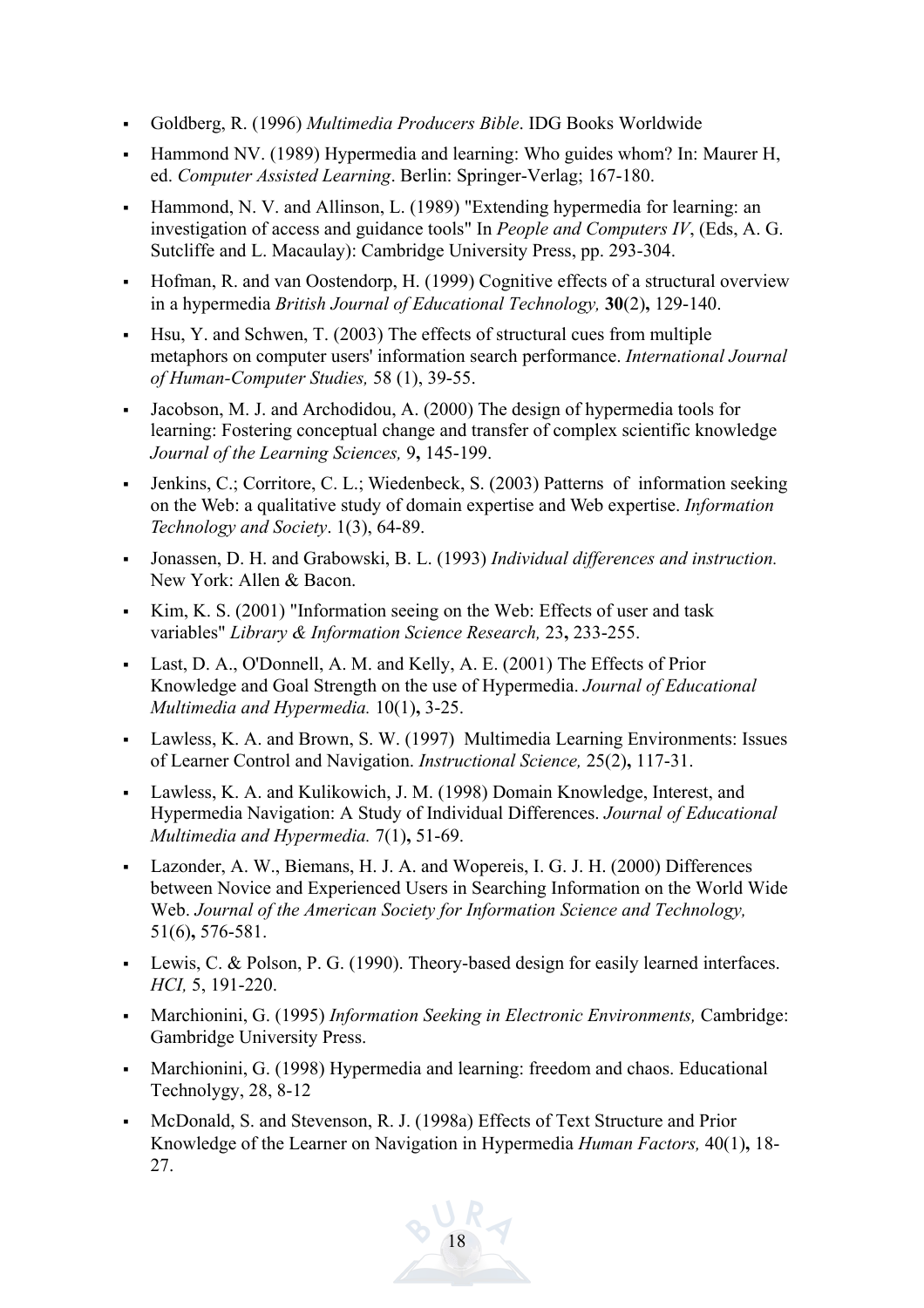- McDonald, S. and Stevenson, R. J. (1998b) Navigation in hyperspace: An evaluation of the effects of navigational tools and subject matter expertise on brwosing and information retrival in hypermedia. *Interacting with Computers,* 10**,** 129-142.
- Mohageg, M. F. (1992) The influence of hypermedia linking structures on the efficiency of information retrieval *Human Factors,* 34(3)**,** 351-367.
- Möller, J. and Müller\_Kalthoff, T, (2000) Learning with hypertext: the impact of navigational aids and prior knowledge" *German Journal of Educational Psychology* 14 (2/3) 116-123.
- Nielsen, J. (1993) Hypertext & Hypermedia (2<sup>nd</sup> Edition) Academic Press, Boston, London
- Nielsen, J. (1995) *Multimedia ad Hypermedia: the Internet and Beyond,* London: Academic Press Limited. Nielsen, J. (2000) *Designing Web Usability: The Practice of Simplicity,* USA: New Rider Publishing.
- Nilsson, R. M. and Mayer, R. E.  $(2002)$  The effects of graphic organizers giving cues to the structure of a hypermedia document on users' navigation strategies and performance. *International Journal of Human-Computer Studies,* **57**(1)**,** 1-26.
- Pazzani, M. J. (1991) Influence of prior knowledge on concept acquisition: Experimental and computational results *Journal of Experimental Psychology: Learning, Memory, and Cognition,* 17**,** 416-432.
- Potelle, H and Rouet, J. F (2003) Effects of content representation and readers' prior knowledge on the comprehension of hypertext *International Journal of Human-Computer Studies* 58(3), 327-345
- Rouet, J. F. and Levonen, J. J. (1996) Studying and learning with hypermedia: empirical studies and their implication. In *Hypermedia and Cognition*, (Ed, J. F. Rouet, et al.): Lawrence Erlbaum, Mahwah, NJ, pp. 9-23.
- Shapiro, A. M. (1999) "The relationship between prior knowlledge and interactive overviews during hypermedia-aided learning" *Journal of Educational Computing Research,* 20**,** 143-167.
- Shertz, J., and Weiser, M. (1981). A study of programming problem representation in novice and expert programmers . *Proceedings of the eighteenth annual computer personnel research conference*. p. 302-322
- Shin, E., Schallert, D. and Savenye, C. (1994) Effects of Learner Control, Advisement, and Prior Knowledge on Young Students' Learning in a Hypermedia Environment *Educational Technology Research and Development.,* 42(1)**,** 33-46.
- Shneiderman, B. and Kearsley, G. (1989) *Hypermedia Hands on!* Reading, MA: Addison-Wesley.
- Simmons, P. E., & Lunetta, V.N. (1993). Problem-solving behaviors during a genetics computer simulation: beyond the expert/novice dichotomy. *Journal of Research in Science Teaching*, 30(2), 153-173.
- Spires, H. A. and Donley, J. (1998) Prior knowledge activation: Inducing engagement with informational texts. *Journal of Educational Psychology,* 90(2)**,**  $249 - 260$ .

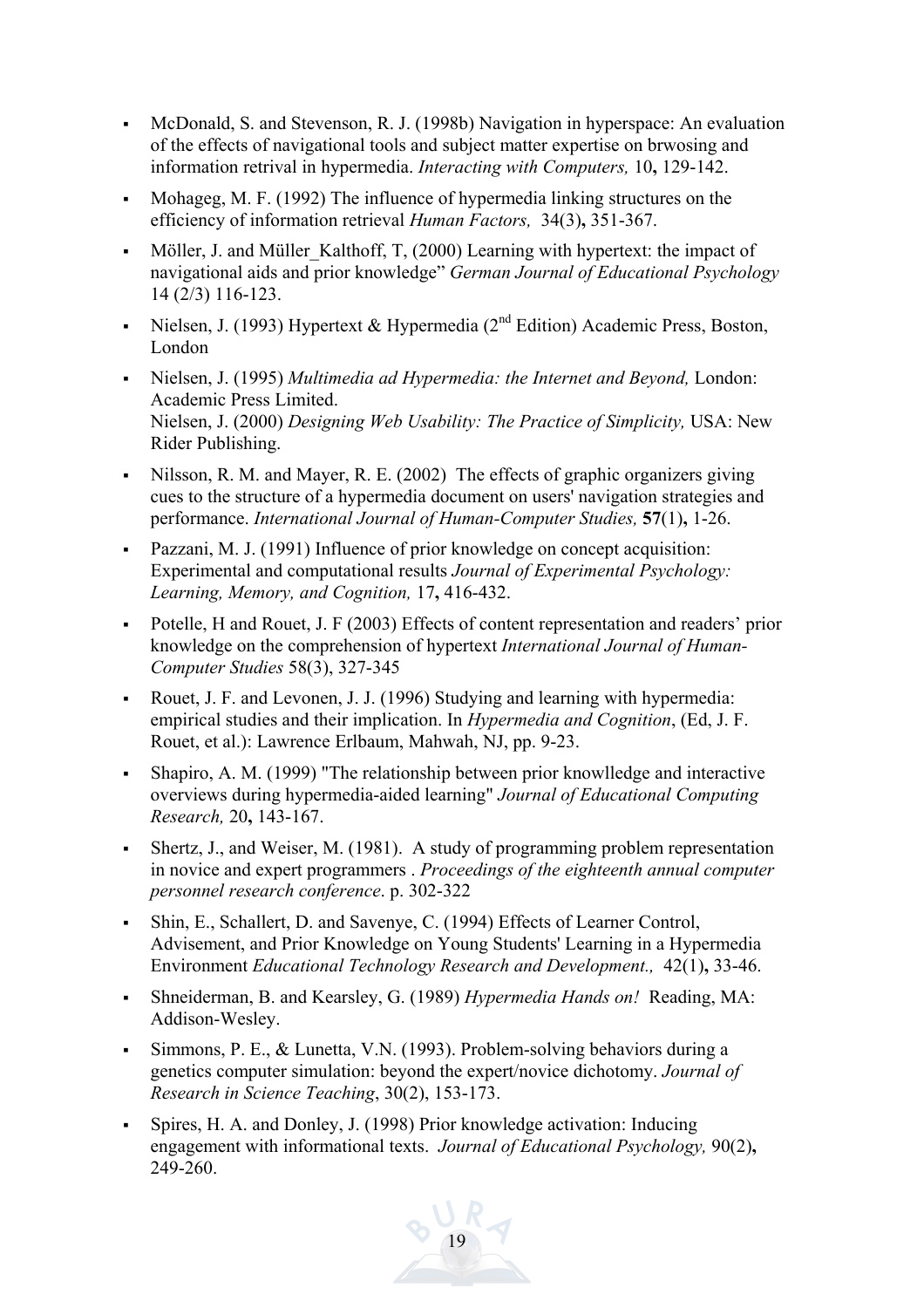- Tennyson, R. D. (2001) Defining core competencies of an instructional technology. *Computers in Human Behavior*. 17(4), 355-361
- Unz, D. C. and Hesse, F. W. (1999) The use of hypermedia for learning. *Journal of Educational Computing Research,* 20(3)**,** 279-290.
- Vansickle, S. L. (2000) *Tenth graders' search knowledge and use of the World Wide Web*. Unpublished PhD Dissertation. Georgia State University.

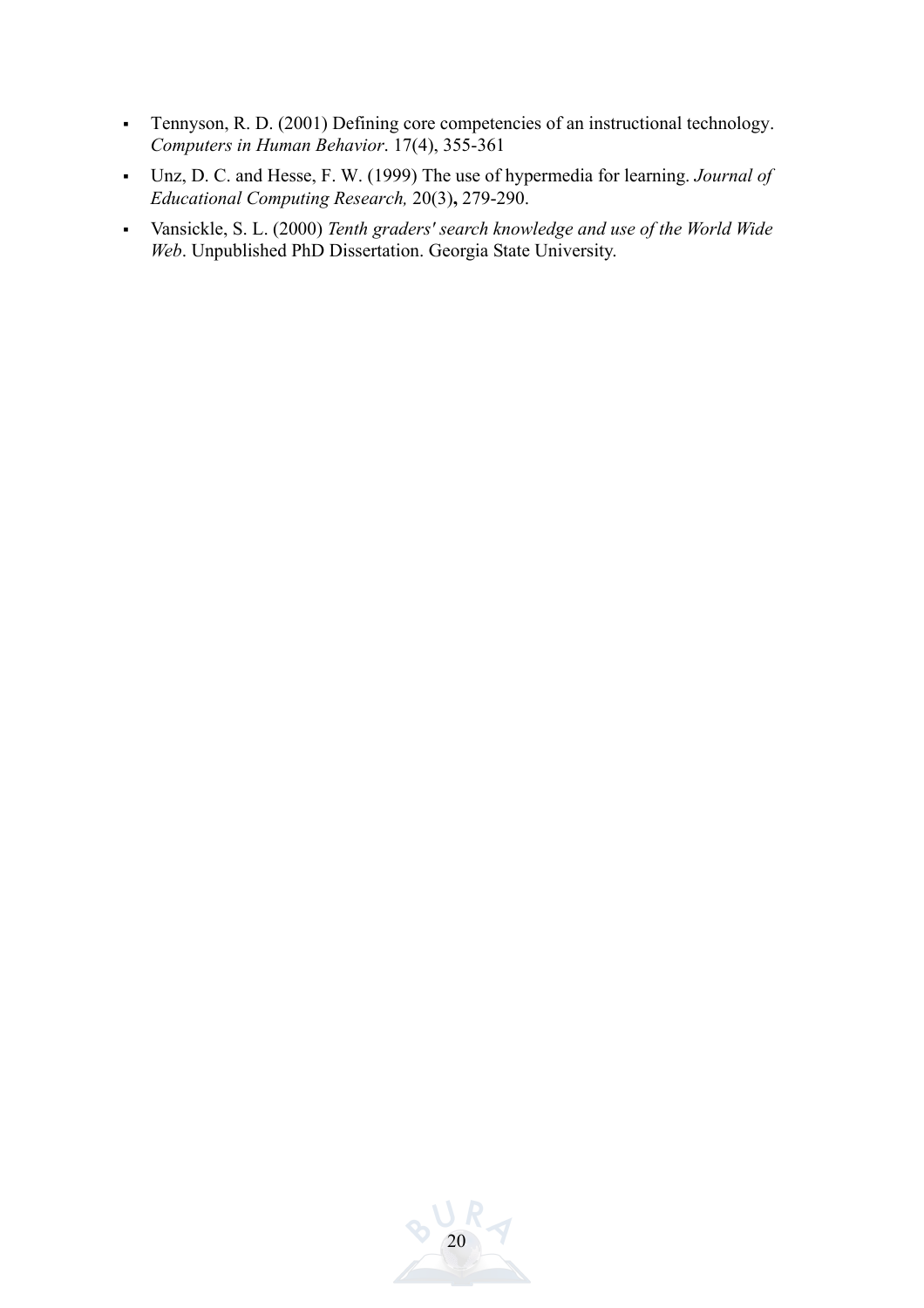| <b>Experts</b>                            | <b>Novices</b>                           |  |
|-------------------------------------------|------------------------------------------|--|
| Global mental models                      | Local mental models                      |  |
| Directed search                           | Undirected search (trial and error)      |  |
| Deep structures                           | Surface features                         |  |
| Mental simulation of integrated functions | Mental simulation of isolated functions  |  |
| and whole application                     |                                          |  |
| Complete analysis deferring details       | Incomplete analysis                      |  |
| Depth-first strategies                    | Breadth-first strategies                 |  |
| Design whole and add pieces               | Design pieces                            |  |
| Integrated whole throughout the process   | Failure to integrate pieces into a whole |  |
| Find the best solution                    | Find a (any) solution                    |  |

Table 1: Different Learning Characteristics of Experts and Novices

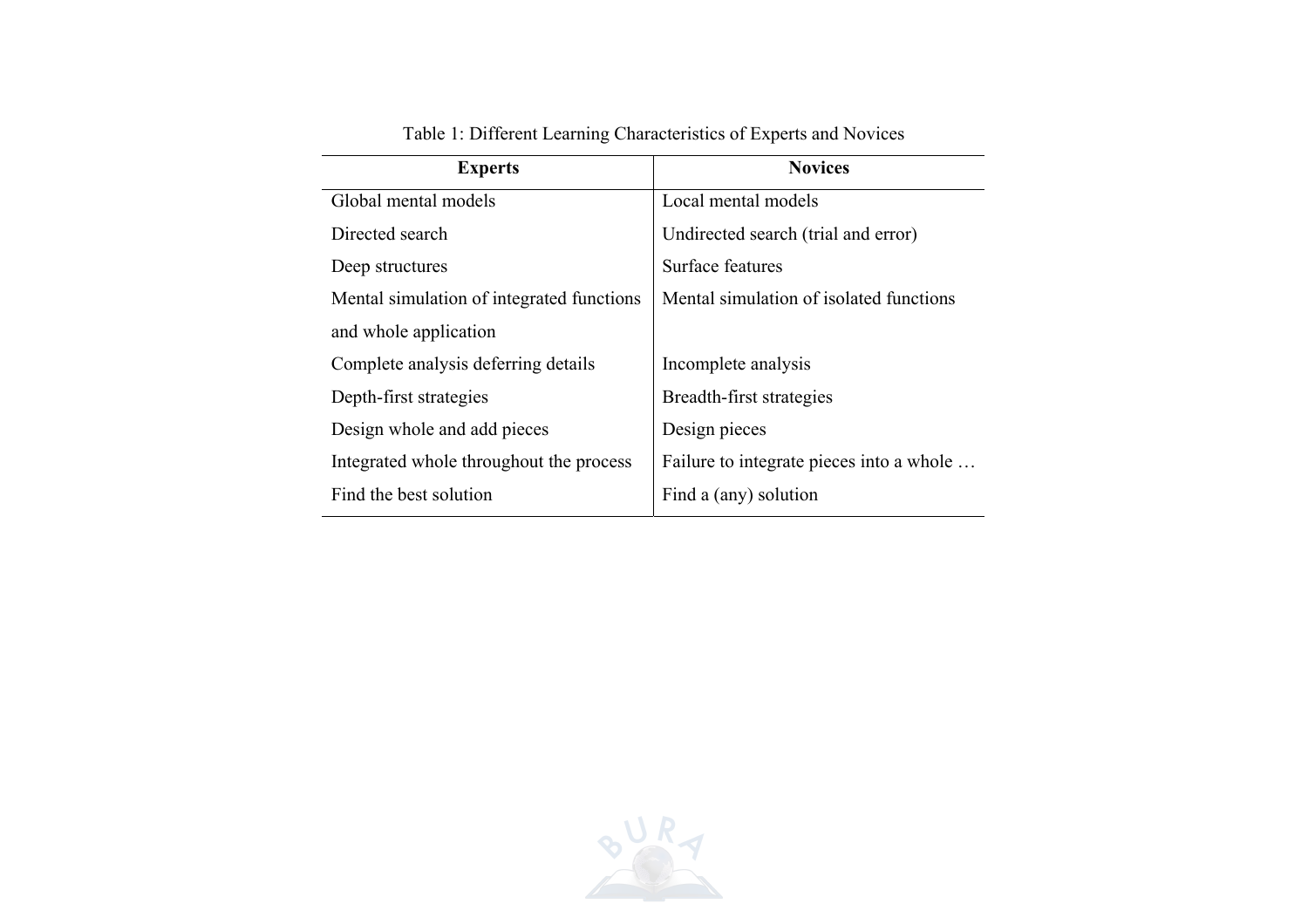Table 2 Content structure and prior knowledge

| <b>Author(s)</b> | <b>Content Structure</b>     | <b>Sample</b>           | <b>Results</b>                                                                   |  |
|------------------|------------------------------|-------------------------|----------------------------------------------------------------------------------|--|
| Pazzani (1991)   | Less structured and more     | Not specified           | Students with high prior knowledge profited most from a less structured          |  |
|                  | structured                   |                         | environment, whereas low prior knowledge students benefited most from a more     |  |
|                  |                              |                         | structured environment.                                                          |  |
|                  |                              |                         |                                                                                  |  |
| Shin, Schallert  | Network structure and        | $N=110$ second $-grade$ | For low prior knowledge students, a hierarchical-linking structure was more      |  |
| and Savenye      | hierarchical structure       | students                | effective than a network-linking condition, whereas there was no difference for  |  |
| (1994)           |                              |                         | high prior knowledge students.                                                   |  |
|                  |                              |                         |                                                                                  |  |
| Gerdes, (1997)   | Linear structure and         | Not specified           | For low prior knowledge students, a linear structure was more effective than a   |  |
|                  | network structure            |                         | network structure.                                                               |  |
| McDonald and     | Hierarchical, non-linear and | $N=30$ undergraduate    | Participants in the mixed condition performed better than those in the other two |  |
| Stevenson        | mixed                        | students                | conditions, and the performance of knowledgeable participants was superior to    |  |
| (1998a)          |                              |                         | that of non-knowledgeable participants.                                          |  |
|                  |                              |                         |                                                                                  |  |
| Calisir and      | Linear, hierarchical and     | $N=30$ graduates        | The combined findings suggested that a hierarchical hypermedia system is most    |  |
| Gurel (2003)     | mixed                        |                         | appropriate for non-knowledgeable subjects.                                      |  |

 $Q$  $R$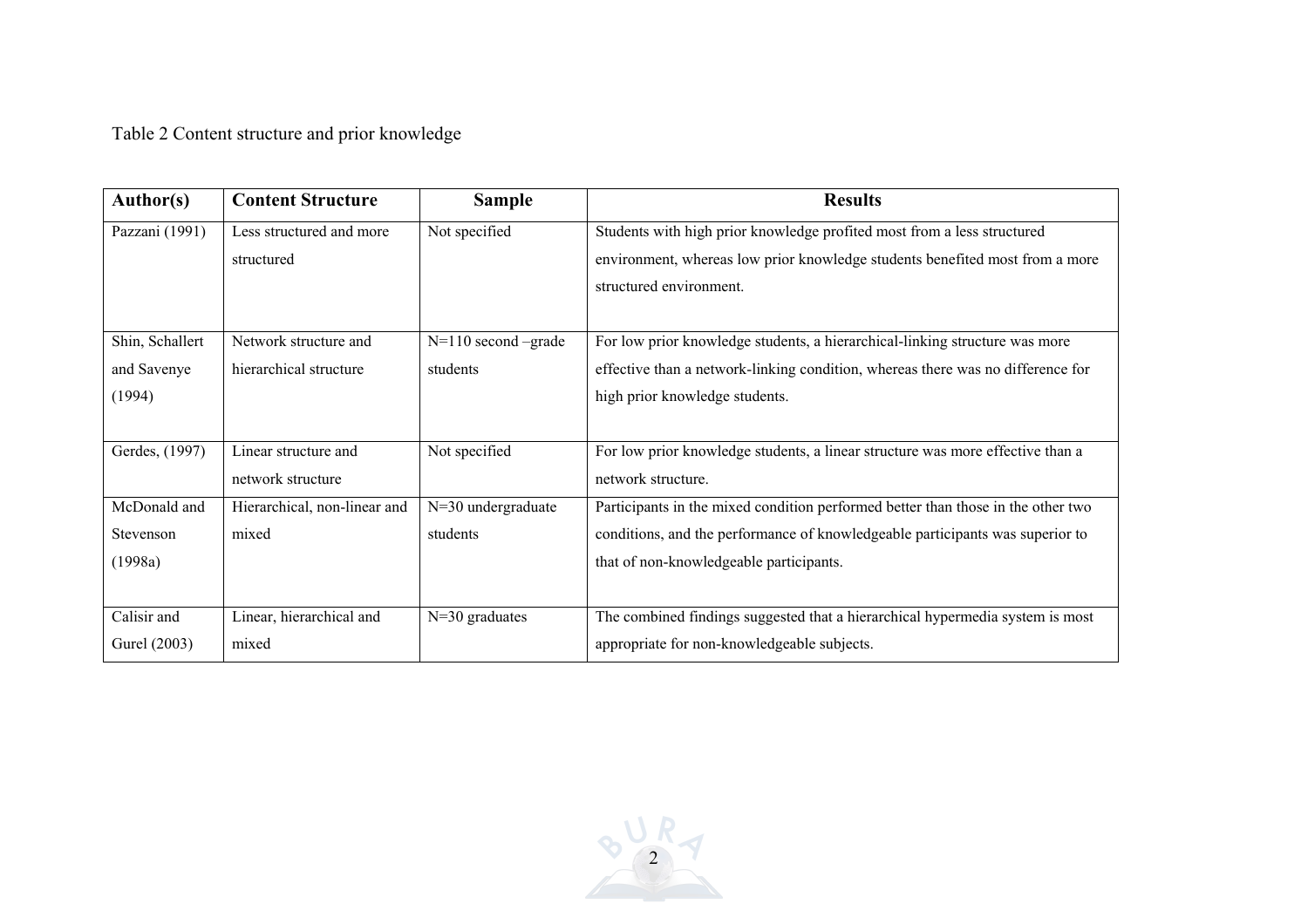Table 3 Navigation tools and hypermedia learning

| <b>Author(s)</b> | <b>Navigation tools</b>      | Sample size              | <b>Results</b>                                                                   |  |
|------------------|------------------------------|--------------------------|----------------------------------------------------------------------------------|--|
| McDonald and     | Map, contents list and basic | 36 university students   | Non-knowledgeable subjects performed better in the map condition than in the     |  |
| Stevenson        | hypermedia                   |                          | contents list condition.                                                         |  |
| (1998b)          |                              |                          |                                                                                  |  |
| Hofman and       | Concept map and alphabetic   | 40 first-year university | The concept map has a negative effect on the comprehension of a micro level for  |  |
| Oostendorp       | topic list                   | students                 | less knowledgeable readers.                                                      |  |
| (1999)           |                              |                          |                                                                                  |  |
| Möller and       | Hierarchical content map     | Not specified            | Low prior knowledge readers performed better with a hierarchical map than        |  |
| Müller-Kalthoff  | and no map                   |                          | without a map.                                                                   |  |
| (2000)           |                              |                          |                                                                                  |  |
| Kim (2001)       | Embedded links, jump tools   | 48 undergraduate         | Novices tended to use embedded link and home button more frequently, whereas     |  |
|                  | (history list, bookmark,     | students                 | expert participants tended to use the jump tool more frequently.                 |  |
|                  | back buttons, go option, or  |                          |                                                                                  |  |
|                  | the URL location box),       |                          |                                                                                  |  |
|                  | keyword search and the       |                          |                                                                                  |  |
|                  | home button                  |                          |                                                                                  |  |
| Farrell and      | Linear, main menu, and       | 146 eighth-grade         | Search engines were beneficial for users with high prior knowledge, and the main |  |
| Moore (2001)     | search engines               | students                 | menu was useful for all of the students.                                         |  |
| Potelle and      | Hierarchical map, a network  | 47 university students   | Low knowledge participants gained improved comprehension in the hierarchical     |  |
| Rouet, (2003)    | map and an alphabetic list   |                          | map condition at the global, but not at the local level.                         |  |